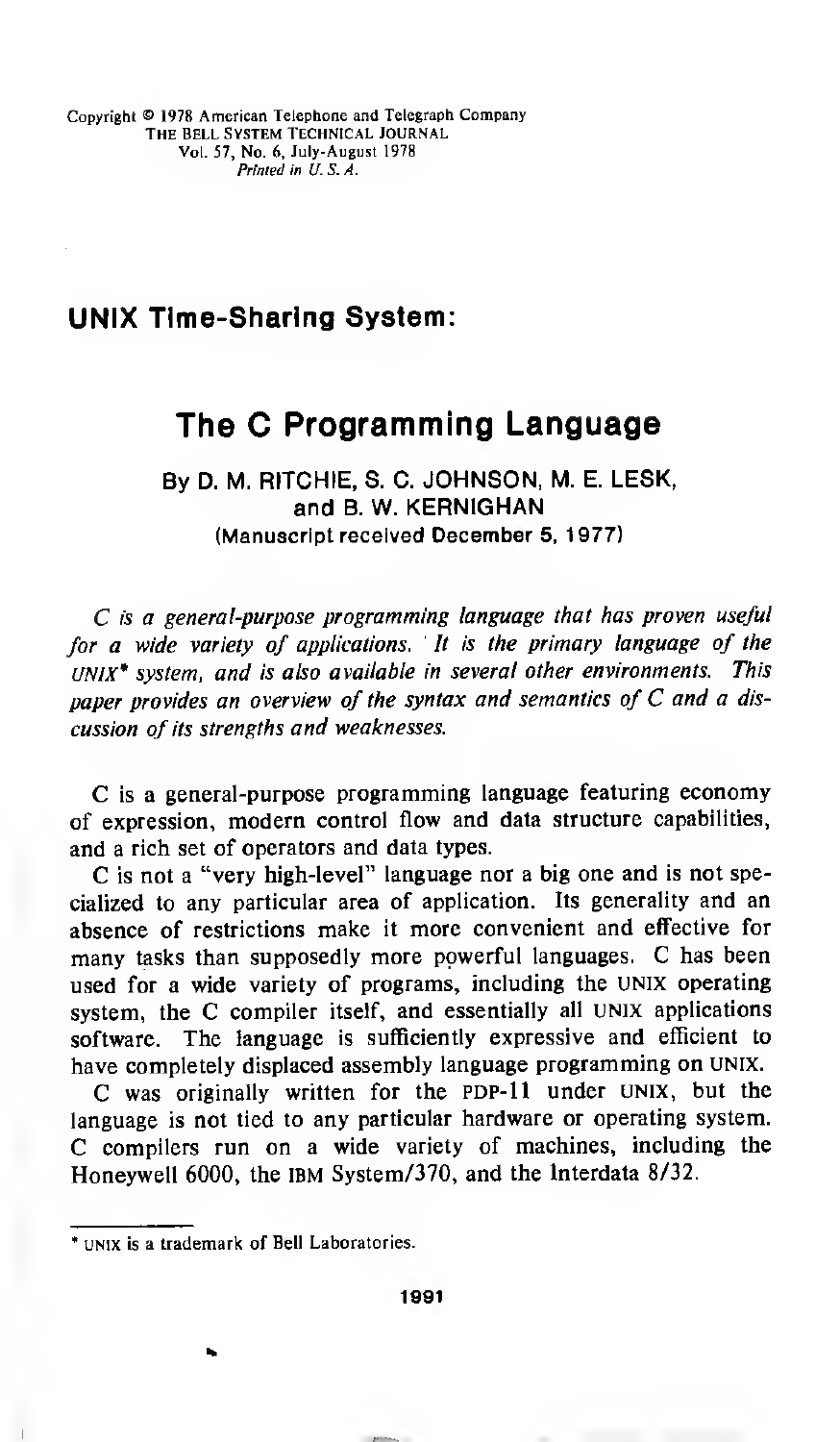### I. THE LINGUISTIC HISTORY OF C

The C language in use today<sup>1</sup> is the product of several years of evolution. Many of its most important ideas stem from the considerably older, but still quite vital, language BCPL<sup>2</sup> developed by Martin Richards. The influence of BCPL on C proceeded indirectly through the language  $B<sub>3</sub>$  which was written by Ken Thompson in 1970 for the first UNIX system on the PDP-11.

Although neither B nor C could really be considered dialects of bcpl, both share several characteristic features with it:

- $(i)$  All are able to express the fundamental flow-control constructions required for well-structured programs: statement grouping, decision-making (if), looping (while) with the termination test either at the top or the bottom of the loop, and branching out to a sequence of possible cases (switch). It is interesting that bcpl provided these constructions in 1967, well before the current vogue for "structured programming."
- $(ii)$  All three languages include the concept of "pointer" and provide the ability to do address arithmetic.
- $(iii)$  In all three languages, the arguments to functions are passed by copying the value of the argument, and it is impossible for the function to change the actual argument. When it is desired to achieve "call by reference," a pointer may be passed explicitly, and the function may change the object to which the pointer points. Any function is allowed to be recursive, and its local variables are typically "automatic" or specific to each invocation.
- $(iv)$  All three languages are rather low-level, in that they deal with the same sorts of objects that most computers do. BCPL and B restrict their attention almost completely to machine words, while C widens its horizons somewhat to characters and (possibly multi-word) integers and floating-point numbers. None deals directly with composite objects such as character strings, sets, lists, or arrays considered as a whole. The languages themselves do not define any storage allocation facility beside static definition and the stack discipline provided by the local variables of functions; likewise, I/O is not part of any of these languages. All these higher mechanisms must be provided by explicitly called routines from libraries.

B and bcpl differ mainly in their syntax, and many differences stemmed from the very small size of the first B compiler (fewer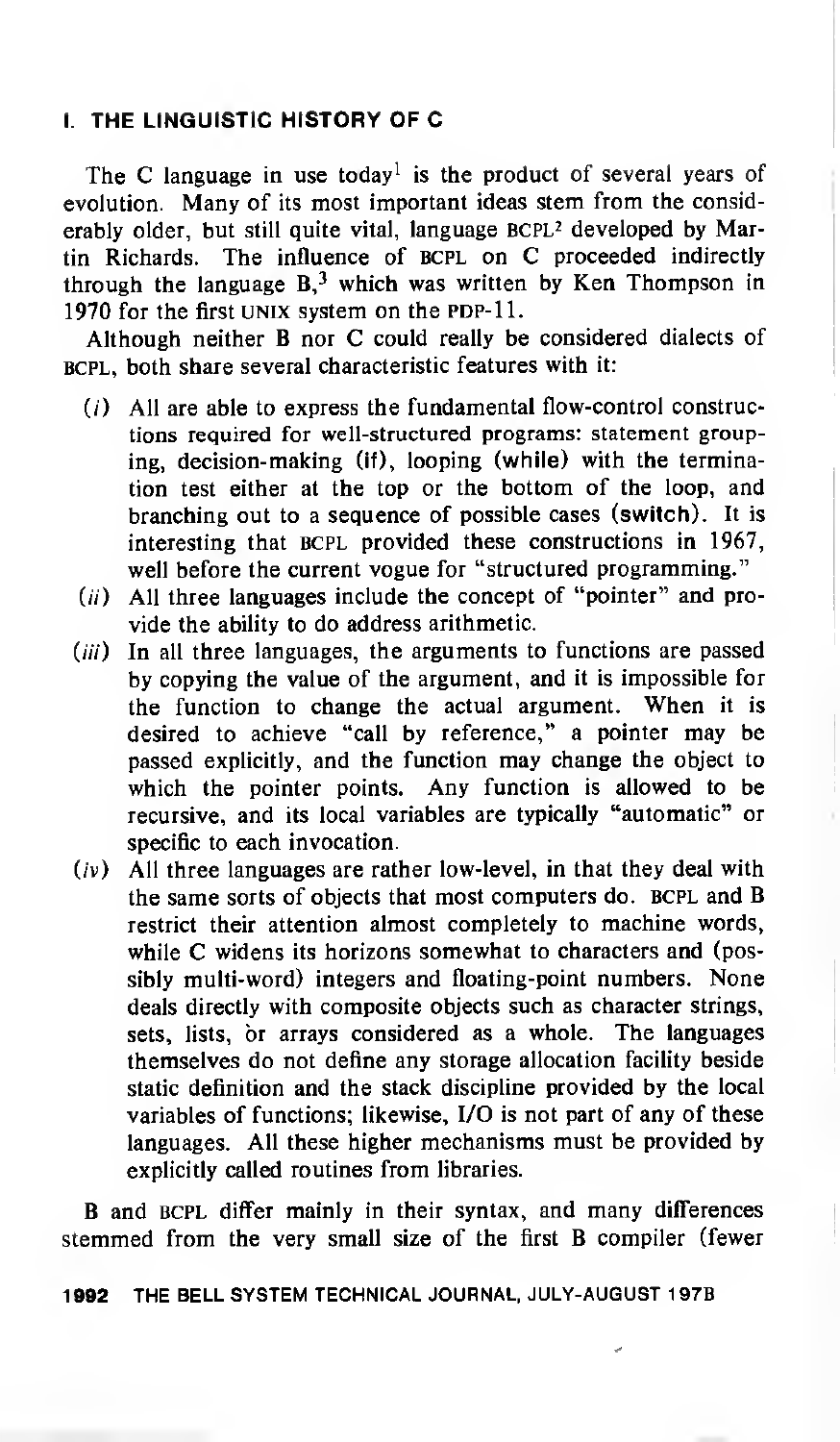than  $4K$  18-bit words on the PDP-7). Several constructions in BCPL encourage a compiler to maintain a representation of the entire pro gram in memory. In bcpl, for example,

> valof \$(  $\ldots$ resultis expression  $\cdots$ \$)

is syntactically an expression. It provides a way of packaging a block of many statements into <sup>a</sup> sort of unnamed internal procedure yielding a single result (delivered by the resultis statement). The valof construction can occur in the middle of any expression, and can be arbitrarily large. The B language avoided the difficulties caused by this and some other constructions by rigorously simplifying (and in some cases adjusting to personal taste) the syntax of BCPL.

In spite of many syntactic changes, B remained very close to BCPL semantically. The most characteristic feature of both languages is their nearly identical treatment of addresses (pointers). They support a model of the storage of the machine consisting of a sequence of equal-sized cells, into which values can be placed; in typical implementations, these cells will be machine words. Each identifier in a program corresponds to <sup>a</sup> cell, and a cell may contain a variety of values. Most often the value is an integer, or perhaps <sup>a</sup> representation of a character. All the cells, however, are numbered; the address of a cell is just the integer giving its ordinal position. BCPL has a unary operator Iv (in some versions, and also in B and C, shortened to &) that, when applied to a name, yields the address of the cell corresponding to the name. The inverse operator rv (later •) yields the value in the cell pointed to its argument. Thus the statement

 $px = 8x$ ;

of B assigns to px the number that can be interpreted as the address of x; the statements

$$
y = \bullet px + 2;
$$
  

$$
\bullet px = 5;
$$

first use the value in the cell pointed to by px (which is the same cell as  $x$ ) and then assign 5 to this cell.

Arrays in BCPL and B are intimately tied up with pointers. An array declaration, which might in BCPL be written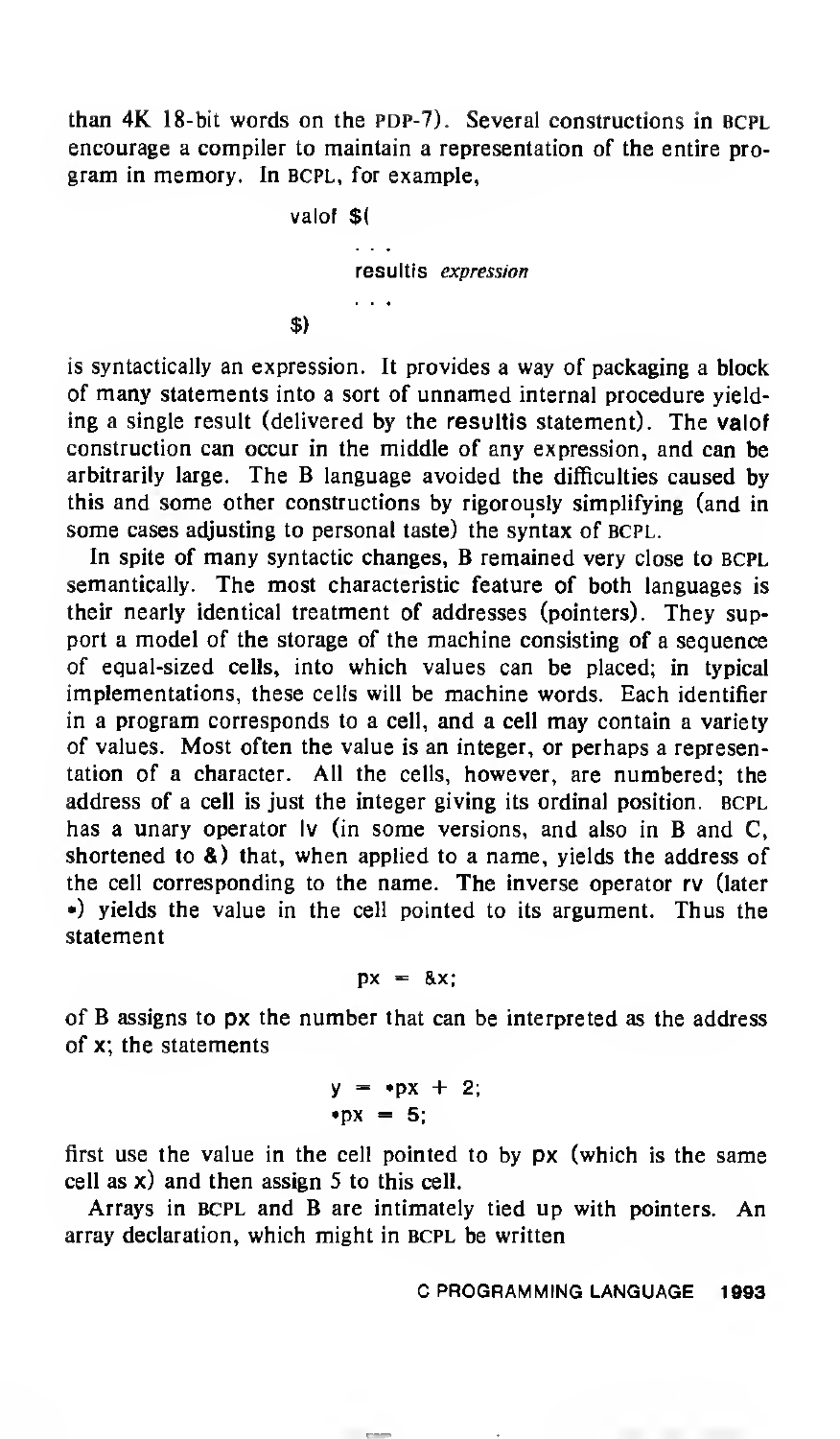and in B

#### auto Array[10];

creates a single cell named Array and initializes it with the address of the first of a sequence of 10 unnamed cells containing the array itself. Since the quantity stored in Array is just the address of the cell of the first element of the array, the expression

Array  $+ i$ 

is the address of the ith element, counting from zero. Likewise, applying the indirection operator,

•  $(Arrav + i)$ 

refers to the value of the ith member of the array. This operation is so frequent that special syntax was invented to express it:

#### Array [i]

Thus, despite its asymmetric appearance, subscripting is a commutative operation; the above example could equally well be written

#### <sup>i</sup> [Array]

In BCPL and B there is only one type of object, the machine word, so when the same language operator is applied to two operands, the calculation actually carried out must always be the same. Thus, for example, if one wishes to provide the ability to do floating-point arithmetic, the " $+$ " operator notation cannot be used, since it implies an integer addition. Instead (in a version of BCPL for the GE 635), a "." was placed in front of each operator that had floatingpoint operands. As may be appreciated, this was a frequent source of errors.

The machine model implied by the definitions of BCPL and B is simple and self-consistent. It is, however, inadequate for many purposes, and on many machines it causes inefficiencies when implemented. The problems became evident to us after B began to be used heavily on the first PDP-11 version of UNIX. The first followed from the fact that the PDP-11, like a number of machines (including, for example, the IBM System/370), is byte addressed; a machine address refers to any of several bytes (characters) in a word, not the word alone. Most obviously, the word orientation of B cut us off from any convenient ability to access individual bytes. Equally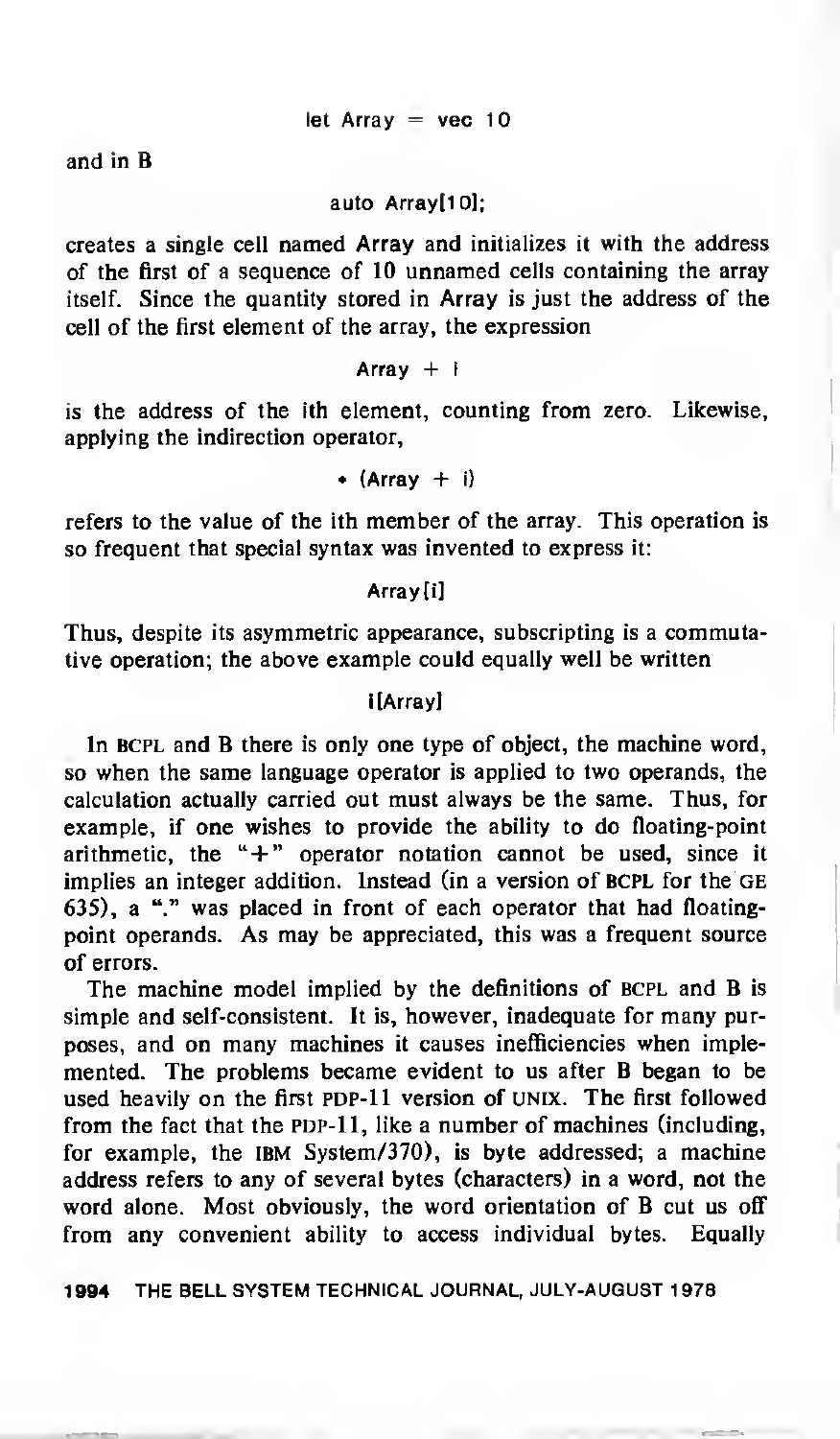important was the fact that before any address could be used, it had to be shifted left by one place. The reason for this is simple: there are two bytes per PDP-11 word. On the one hand, the language guaranteed that if <sup>1</sup> was added to an address quantity, it would point to the next word; on the other, the machine architecture required that word addresses be even and equal to the byte number of the first byte in the word. Since, finally, there was no way to distinguish cells containing ordinary integers from those containing pointers, the only solution visible was to represent pointers as word numbers and then, at the point of use, convert to the byte representation by multiplication by 2.

Yet another problem was introduced by the desire to provide for floating-point arithmetic. The PDP-11 supports two floating-point formats, one of which requires two words, the other four. In neither case was it satisfactory to use the trick used on the GE 635 (operators like " $, +$ ") because there was no way to represent the requirement for a single data item occupying four or eight bytes. This problem did not arise on the 635 because integers and singleprecision floating-point both require only one word.

Thus the problems evidenced by B led us to design <sup>a</sup> new language that (after <sup>a</sup> brief period under the name NB) was dubbed C. The major advance provided by C is its typing structure, which completely solved the difficulties mentioned above. Each declaration in <sup>a</sup> C program specifies (sometimes implicitly) <sup>a</sup> type, which determines how much storage the object requires and how it is to be interpreted. The original fundamental types provided were single character (byte), integer, single-precision floating-point, and double-precision floating-point. (Others discussed below were added later.) Thus in the program

> double a, b;  $a = b + 3$ ;

the compiler is able to determine from the declarations of a and b the fact that they require four words of storage each, that the " $+$ " means <sup>a</sup> double-precision floating add, and that "3" must be converted to floating.

Of course, the idea of typing variables is in no way original with C; in fact, it was the general rule among the most widely used and influential languages, including Algol, Fortran, and PL/I. Nevertheless, the introduction of types marked an important change in our own thinking. The typeless nature of bcpl and B had seemed to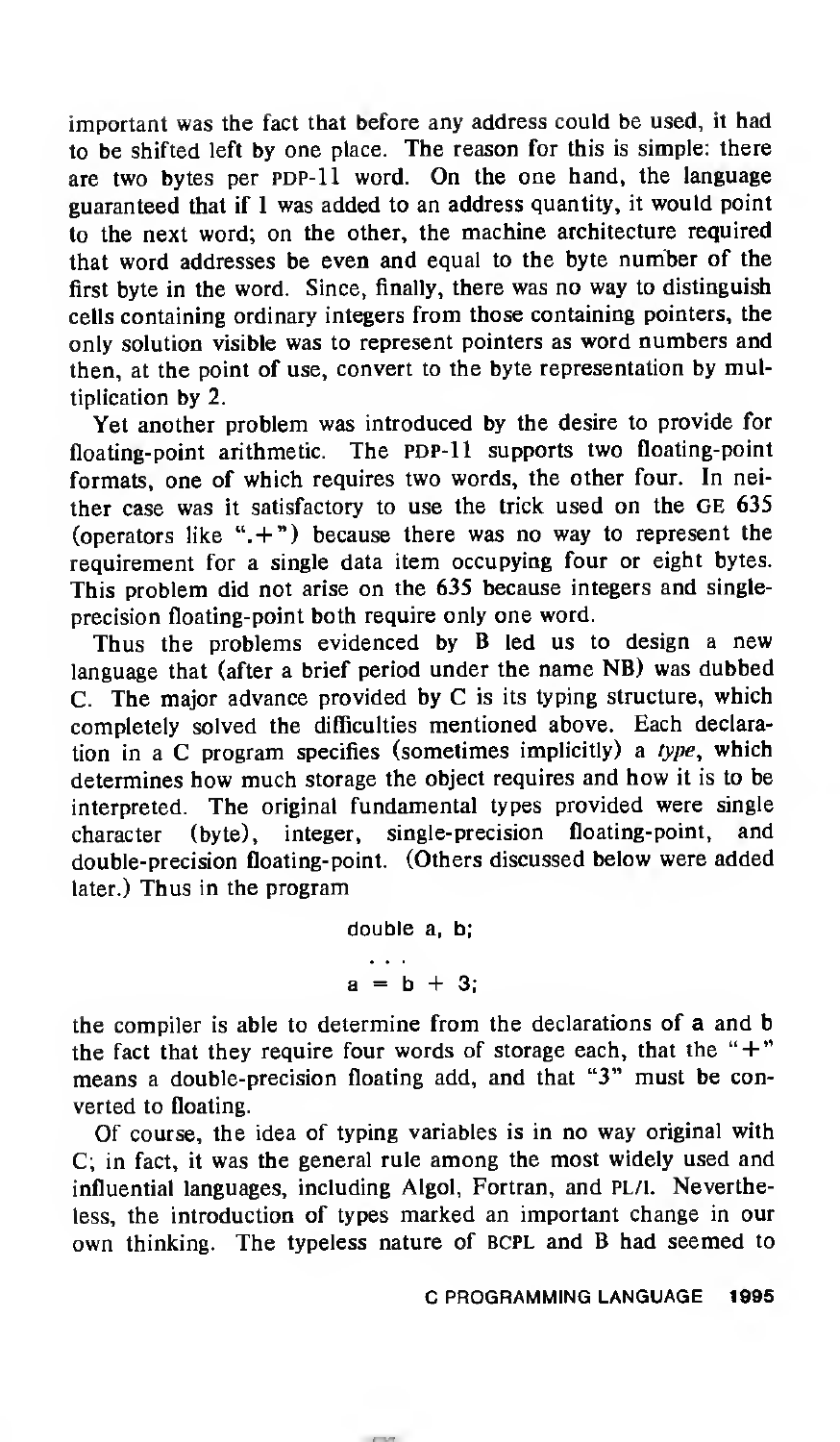promise a great simplification in the implementation, understanding, and use of these languages. By the time that C was created (circa 1972), advocates of languages like Algol 68 and Pascal recommended <sup>a</sup> strongly enforced type structure on psychological grounds; but even disregarding their arguments, the typeless nature of BCPL and B seemed inappropriate, for purely technological reasons, to the available hardware.

### II. THE TYPE STRUCTURE OF C

The introduction of types in C, although a major departure from the tradition of bcpl and B, was done in such a way that many of the characteristic usages of the earlier languages survived. To some extent, this continuity was an attempt to preserve as much as possible of the considerable corpus of existing software written in B, but even more important, especially in retrospect, was the desire to minimize the intellectual distance between the past and the future ways of expression.

#### 2.1 Pointara, arrays and addraaa arithmatic

One clear example of the similarity of C to the earlier languages is its treatment of pointers and arrays. In C an array of 10 integers might be declared

#### int Array[10];

which is identical to the corresponding declaration in B. (Arrays begin at zero; the elements of Array are Array [0], ...,  $Array[9]$ .) As discussed above, the B implementation caused a cell named Array to be allocated and initialized with <sup>a</sup> pointer to 10 otherwise unnamed cells to hold the array. In C, the effect is a bit different; 10 integers are allocated, and the first is associated with the name Array. But C also includes <sup>a</sup> general rule that, whenever the name of an array appears in an expression, it is converted to a pointer to the first member of the array. Strictly speaking, we should say, for this example, it is converted to an integer pointer since all C pointers are associated with a particular type to which they point. In most usages, the actual effects of the slightly different meanings of Array are indistinguishable. Thus in the C expression

### Array  $+ i$

the identifier Array is converted to a pointer to the first element of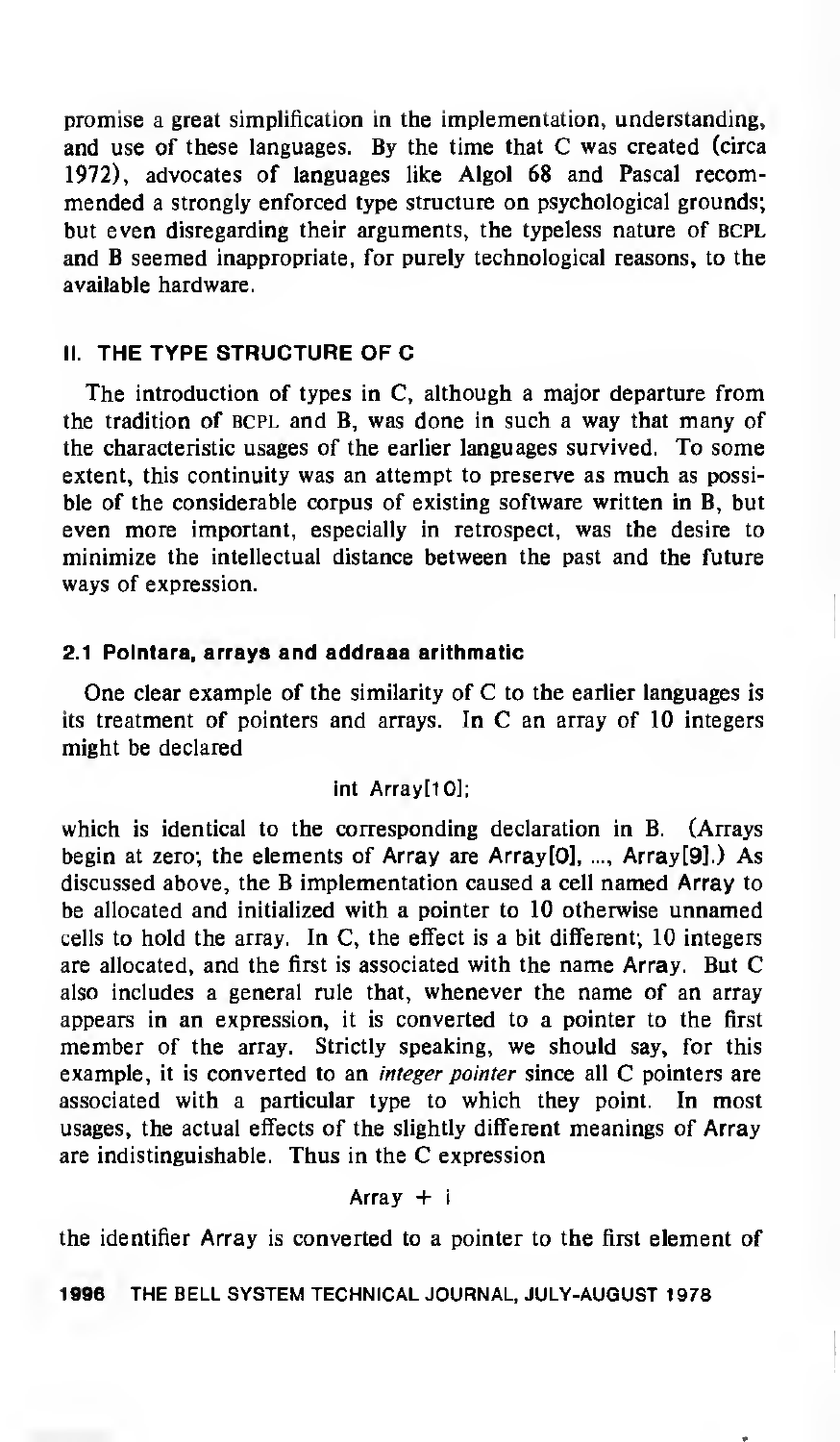the array; <sup>i</sup> is scaled (if required) before it is added to the pointer. For <sup>a</sup> byte-addressed machine, the scale factor is the number of bytes in an integer; for a word-addressed machine the scale factor is unity. In any event, the result is <sup>a</sup> pointer to the ith member of the array. Likewise identical in effect to the interpretation of B,

\*  $(Array + i)$ 

is the ith member itself, and

### Arrayli]

is another notation for the same thing. In all these cases, of course, should Array be an array of, or pointer to, some objects other than integers, the scale factor is adjusted appropriately. The pointer arithmetic, as written, is independent of the type of object to which the pointer points and indeed of the internal representation of the pointer.

#### 2.2 Derived types

As mentioned above, the basic types in C were originally int, which represents an integer in the basic size provided by the machine architecture; char, which represents a single byte; float, a single-precision floating-point number; and double, double-precision floating-point. Over the years, long, short, and unsigned integers have been added. In current C implementations, long is at least 32 bits; short is usually 16 bits; and int remains the "natural" size for the machine at hand. Unsigned integers exist mainly to squeeze an extra bit out of the machine, since the sign bit need not be represented.

In addition to these basic types, C provides <sup>a</sup> conceptually infinite hierarchy of derived types, which are formed by composition of the basic types with pointers, arrays, structures, unions, and functions. Examples of pointer and array declarations have already been exhibited; another is

#### double \*vecp, vector[100];

which declares <sup>a</sup> pointer vecp to double-precision floating numbers, and an array vector of the same kind of objects. The size of an array, when specified, must always be <sup>a</sup> constant.

A structure is an aggregate of one or more objects, usually of various types, which can be treated as <sup>a</sup> unit. C structures are essentially the same as records in languages like Pascal, and semantically,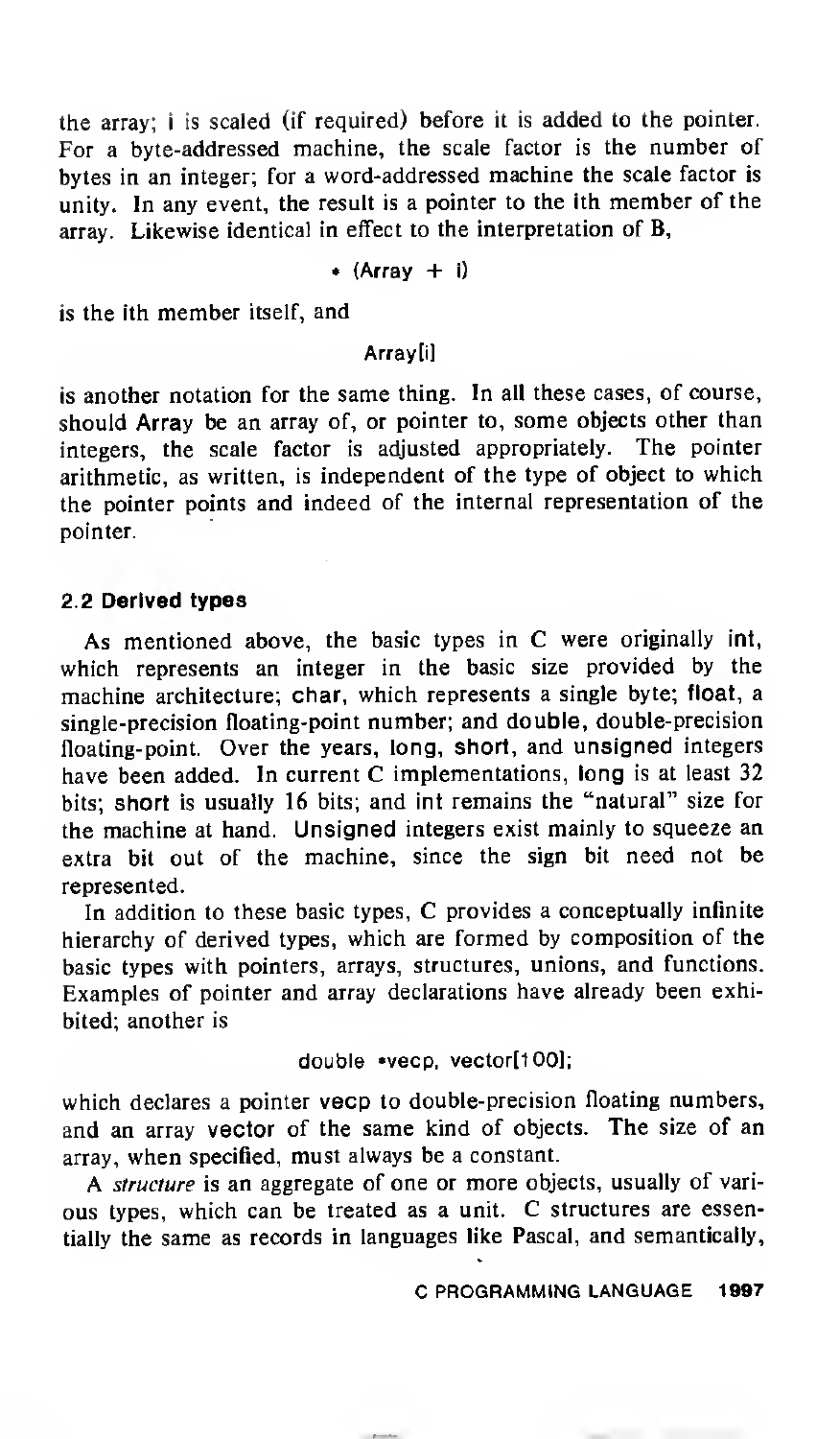though not syntactically, like PL/l and Cobol structures. Thus,

struct tag { int i; float f; char c[3]; };

defines a template, called tag, for a structure containing three members: an integer i, a floating point number f, and a threecharacter array c. The declaration

struct tag x,  $v[10]$ ,  $\neg p$ ;

declares a structure  $x$  of this type, an array  $y$  of 10 such structures, and a pointer p to this kind of structure. The hierarchical nature of derived types is clearly evident here: y is an array of structures whose members include an array of characters. References to individual members of structures use the . operator:

> x.i x.f y[i].c[o] (\*p).c[1]

Parentheses in the last line are necessary because the . binds more tightly than \*. It turns out that pointers to structures are so com mon that special syntax is called for to express structure access through a pointer.

p->c[1] p->i

This soon becomes more natural than the equivalent

M.c[1] (•p).i

A union is capable of holding, at different times, objects of different types, with the compiler keeping track of size and alignment requirements. Unions provide a way to manipulate different kinds of data in a single part of storage, without embedding machine-dependent information (like the relative sizes of int and float) in a program. For example, the union u, declared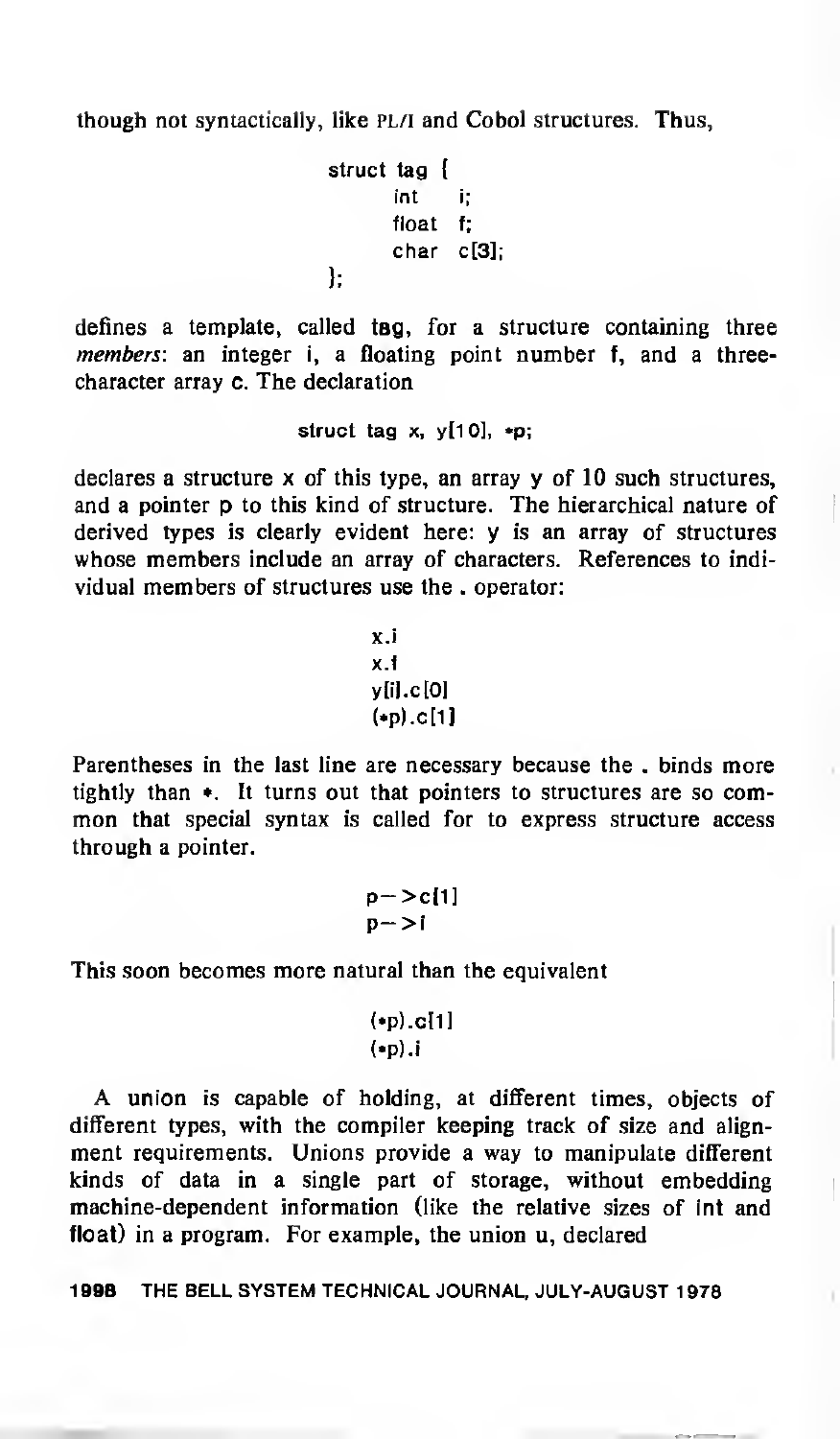```
union (
      int i;
      float f;
} u;
```
can hold either an int (written u.i) or a float (written u.f). Regardless of the machine it is compiled on, it will be large enough to hold either one of these quantities. A union is syntactically identical to <sup>a</sup> structure; it may be considered as a structure in which all the members begin at the same offset. Unions in C are more analogous to PL/l's CELL than to the unions of Algol 68 or the variant records of Pascal, because it is the responsibility of the programmer to avoid referring to a union that does not currently contain an object of the implied type.

A function is <sup>a</sup> subprogram that returns an object of <sup>a</sup> given type:

 $unsigned$   $unst()$ ;

declares a function that returns unsigned. The type of a function ignores the number and types of its arguments, although in general the call and the definition must agree.

#### 2.3 Type composition

The syntax of declarations borrows from that of expressions. The key idea is that a declaration, say

int ... ;

contains a part "..." that, if it appeared in an expression, would be of type int. The constructions seen so far, for example,

| int | ∗iptr:    |
|-----|-----------|
| int | ifunc():  |
| int | iarr[10]: |

exhibit this approach, but more complicated declarations are common. For example,

> int »funcptr();  $int$  (\*ptrfunc)();

declare respectively a function that returns a pointer to an integer, and <sup>a</sup> pointer to <sup>a</sup> function that returns an integer. The extra parentheses in the second are needed to make the • apply directly to ptrfunc, since the implicit function-call operator () binds more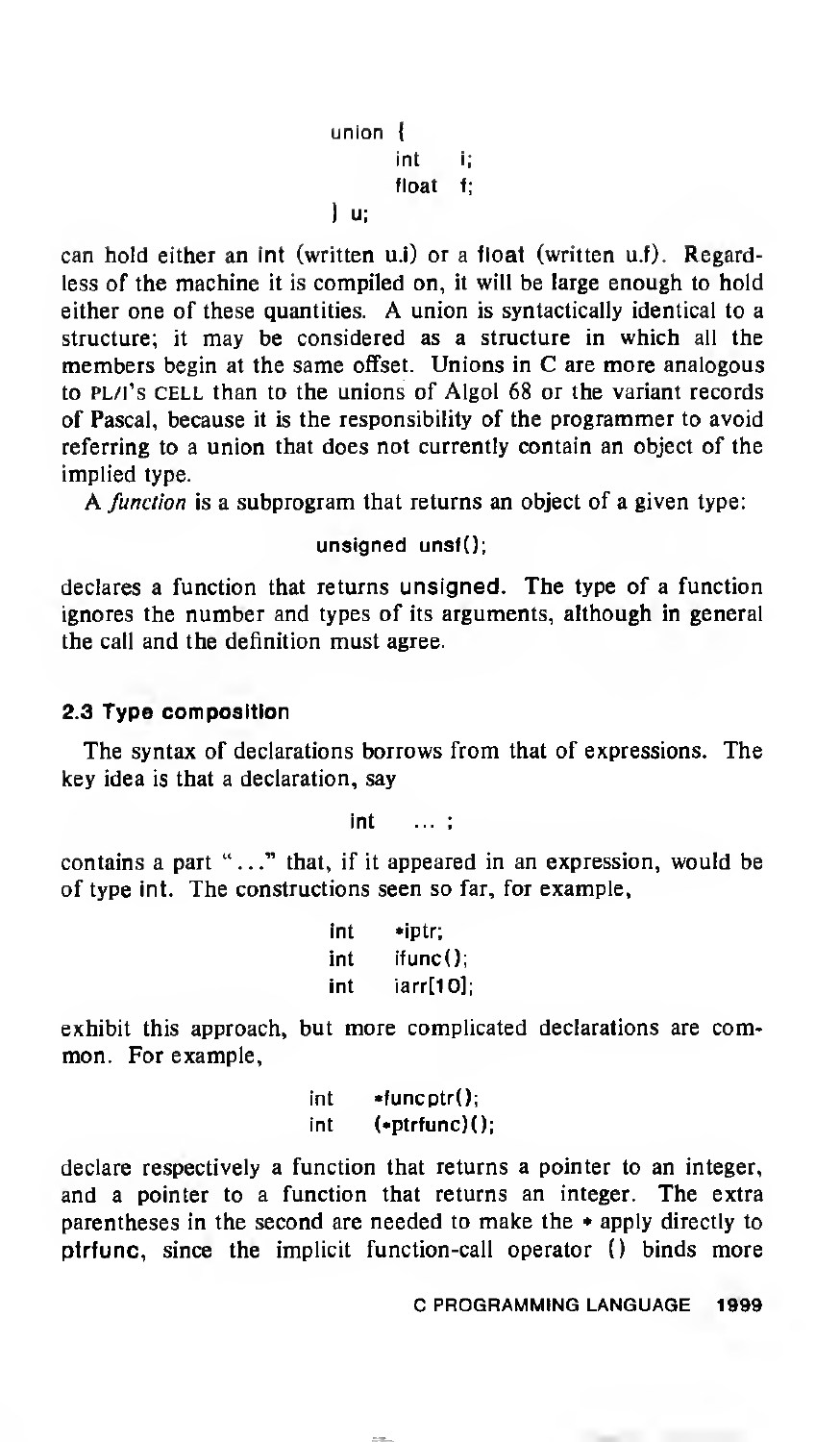tightly than \*. Functions are not variables, so arrays or structures of functions are not permitted. However, a pointer to a function, like ptrfunc, may be stored, copied, passed as an argument, returned by a function, and so on, just as any other pointer.

Arrays of pointers are frequently used instead of multidimensional arrays. The usage of a and b when declared

> int a[10][10];  $int -b[10]$ ;

may be similar, in that  $a[5][5]$  and  $b[5][5]$  are both legal references to a single int, but a is a true array: all 100 storage cells have been allocated, and the conventional rectangular subscript calculation is done. For b, however, the declaration has only allocated 10 pointers; each must be set to point to an array of integers. Assuming each does point to a 10-element array, then there will be 100 storage cells set aside, plus the 10 cells for the pointers. Thus the array of pointers uses slightly more space and may require an extra initialization step, but has two advantages: it trades an indirection for a subscript multiplication, and it permits the rows of the array to be of different lengths. (That is, each element of b need not point to a 10-element vector; some may point to 2 elements, some to 20). Particularly with strings whose length is not known in advance, an array of pointers is often used instead of a multidimensional array. Every C main program gets access to its invoking command line in this form, for example.

The idea of specifying types by appropriating some of the syntax of expressions seems to be original with C, and for the simpler cases, it works well. Occasionally some rather ornate types are needed, and the declaration may be a bit hard to interpret. For example, a pointer to an array of pointers to functions, each returning an int, would be written

int (•(•funnyarray)[])();

which is certainly opaque, although understandable enough if read from the inside out. In an expression, funnyarray might appear as

 $i = (\cdot(\cdot(\text{unnyarray})[j])(k);$ 

The corresponding Algol 68 declaration is

ref [] ref proc int funnyarray

which reads from left to right in correspondence with the informal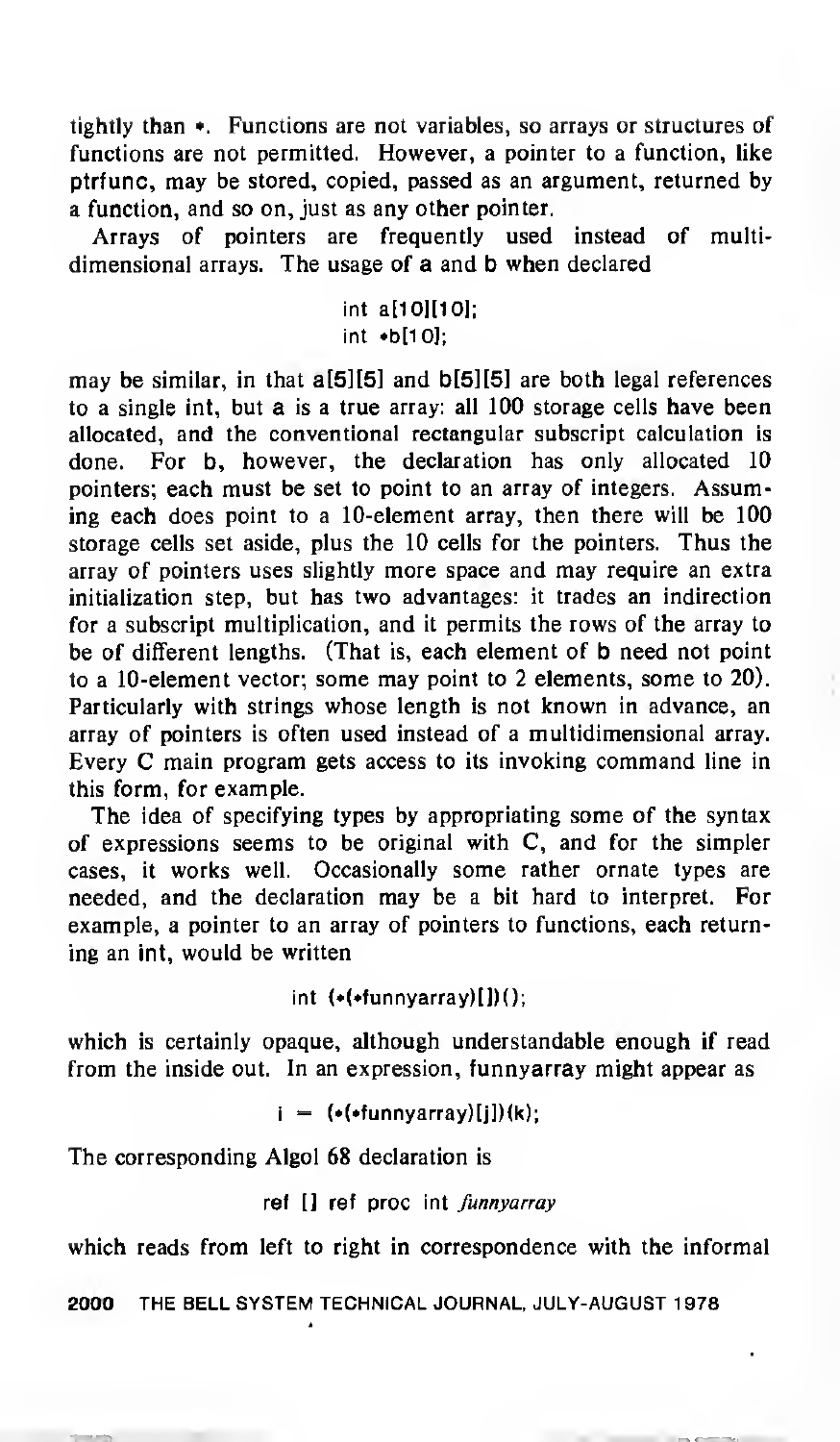description of the type if ref is taken to be the equivalent of  $\mathbb{C}^{\prime}$ 's "pointer to." The Algol may be clearer, but both are hard to grasp.

### III. STATEMENTS AND CONTROL FLOW

Control flow in C differs from other languages primarily in details of syntax. As in pl/i, semicolons are used to terminate statements, not to separate them. Most statements are just expressions followed by <sup>a</sup> semicolon; since assignments are expressions, there is no need for a special assignment statement.

Statements are grouped with braces { and }, rather than with words like begin-end or do-od, because the more concise form seems much easier to read and is certainly easier to type. A sequence of statements enclosed in  $\{\}$  is syntactically a single statement.

The if-else statement has the form

if (expression)

statement

else

statement

The expression is evaluated; if it is "true" (that is, if expression has a non-zero value), the first statement is done. If it is "false" (expression is zero) and if there is an else part, the second statement is executed instead. The else part is optional; if it is omitted in a sequence of nested if's, the resulting ambiguity is resolved in the usual way by associating the else with the nearest previous else-less if.

The switch statement provides a multi-way branch depending on the value of an integer expression:

```
switch (expression) {
       case const:
              code
       case const:
              code
       default:
              code
}
```
The *expression* is evaluated and compared against the various cases, which are labeled with distinct integer constant values. If any case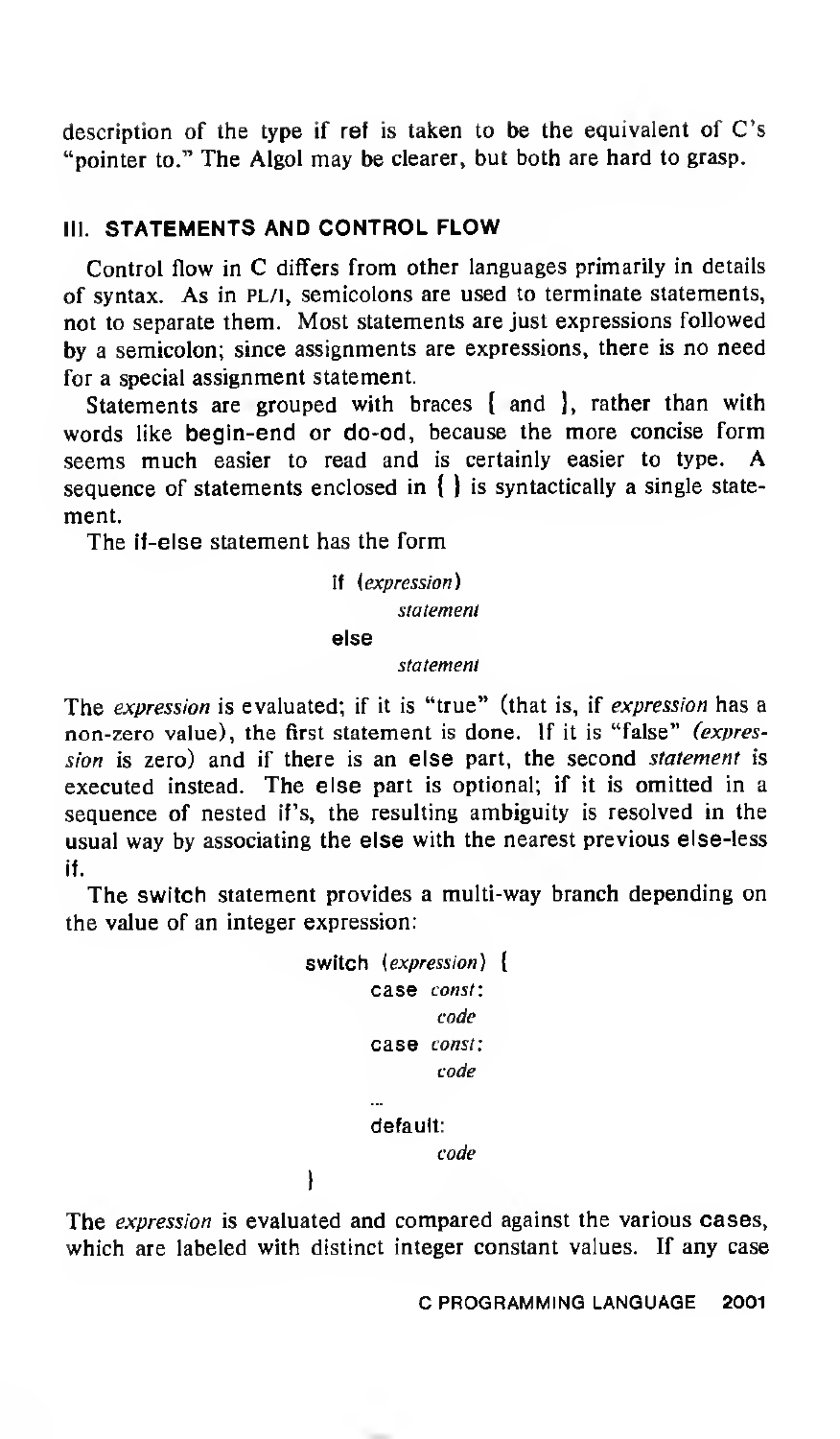matches, execution begins at that point. If no case matches but there is a default statement, execution begins there; otherwise, no part of the switch is executed.

The cases are just labels, and so control may flow through one case to the next. Although this permits multiple labels on cases, it also means that in general most cases must be terminated with an explicit exit from the switch (the break statement below).

The switch construction is part of C's legacy from BCPL; it is so useful and so easy to provide that the lack of a corresponding facility of acceptable generality in languages ranging from Fortran through Algol 68, and even to Pascal (which does not provide for a default), must be considered a real failure of imagination in language designers.

C provides three kinds of loops. The while is simply

while (*expression*) statement

The *expression* is evaluated; if it is true (non-zero), the *statement* is executed, and then the process repeats. When expression becomes false (zero), execution terminates.

The do statement is a test-at-the-bottom loop:

do

### statement

#### while (expression);

statement is performed once, then expression is evaluated. If it is true, the loop is repeated; otherwise it is terminated.

The for loop is reminiscent of similarly named loops in other languages, but rather more general. The for statement

> for (exprl; expr2; expr3) statement

is equivalent to

exprl ; while  $(expr2)$  { statement  $expr3$ :

Grammatically, the three components of a for loop are expressions. Any of the three parts can be omitted, although the semicolons must remain. If expr1 or expr3 is left out, it is simply dropped from

2002 THE BELL SYSTEM TECHNICAL JOURNAL, JULY-AUGUST <sup>1</sup> 978

,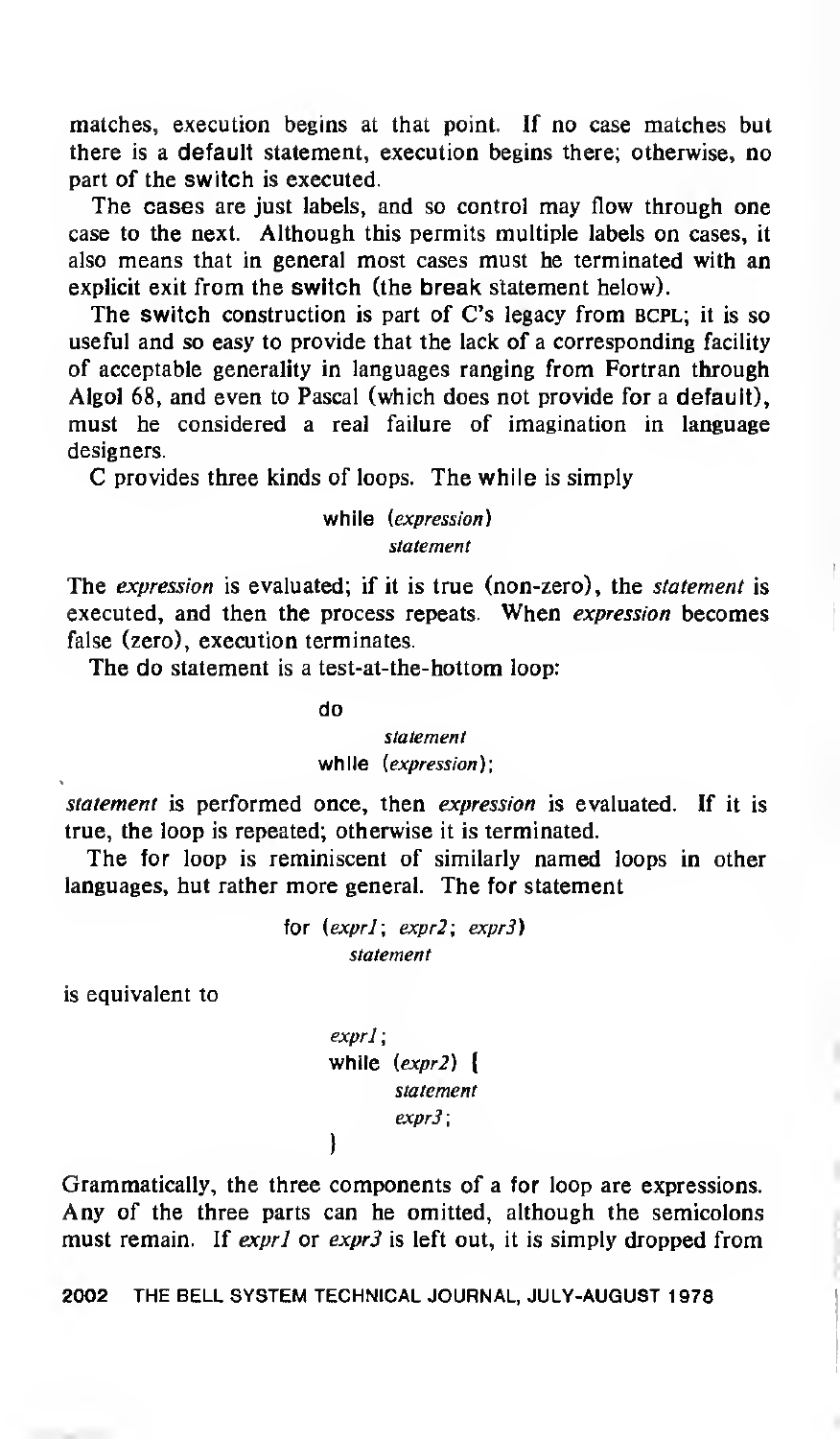the expansion. If the test, expr2, is not present, it is taken as permanently true, so

$$
\begin{array}{c}\n\text{for } (::)\n\\ \hline\n\\ \hline\n\end{array}
$$

is an "infinite" loop, to be broken by other means, for example by break, below.

The for statement keeps the loop control components together and visible at the top of the loop, as in the idiomatic

for 
$$
(i = 0; i < N; i = i + 1)
$$

which processes the first N elements of an array, the analogue of the Fortran or PL/I DO loop. The for is more general, however. The test is re-evaluated on each pass through the loop, and there is no restriction on changing the variables involved in any of the expressions in the for statement. The controlling variable <sup>i</sup> retains its value regardless of how the loop terminates. And since the components of a for are arbitrary expressions, for loops are not restricted to arithmetic progressions. For example, the classic walk along a linked list is

> for  $(p = top; p != NULL; p = p->next)$  $\ddot{\phantom{a}}$

There are two statements for controlling loops. The break statement, as mentioned, causes an immediate exit from the immediately enclosing while, for, do or switch. The continue statement causes the next iteration of the immediately enclosing loop to begin, break and continue are asymmetric, since continue does not apply to switch.

Finally, C provides the oft-maligned goto statement. Empirically, goto's are not much used, at least on our system. The operating system itself, for example, contains 98 in some 8300 lines. The PDP-11 C compiler, in 9660 lines, has 147. Essentially all of these implement some form of branch to the top or bottom of <sup>a</sup> loop, or to error recovery code.

### IV. OPERATORS AND EXPRESSIONS

C has been characterized as having <sup>a</sup> relatively rich set of operators. Some of these are quite conventional. For example, the basic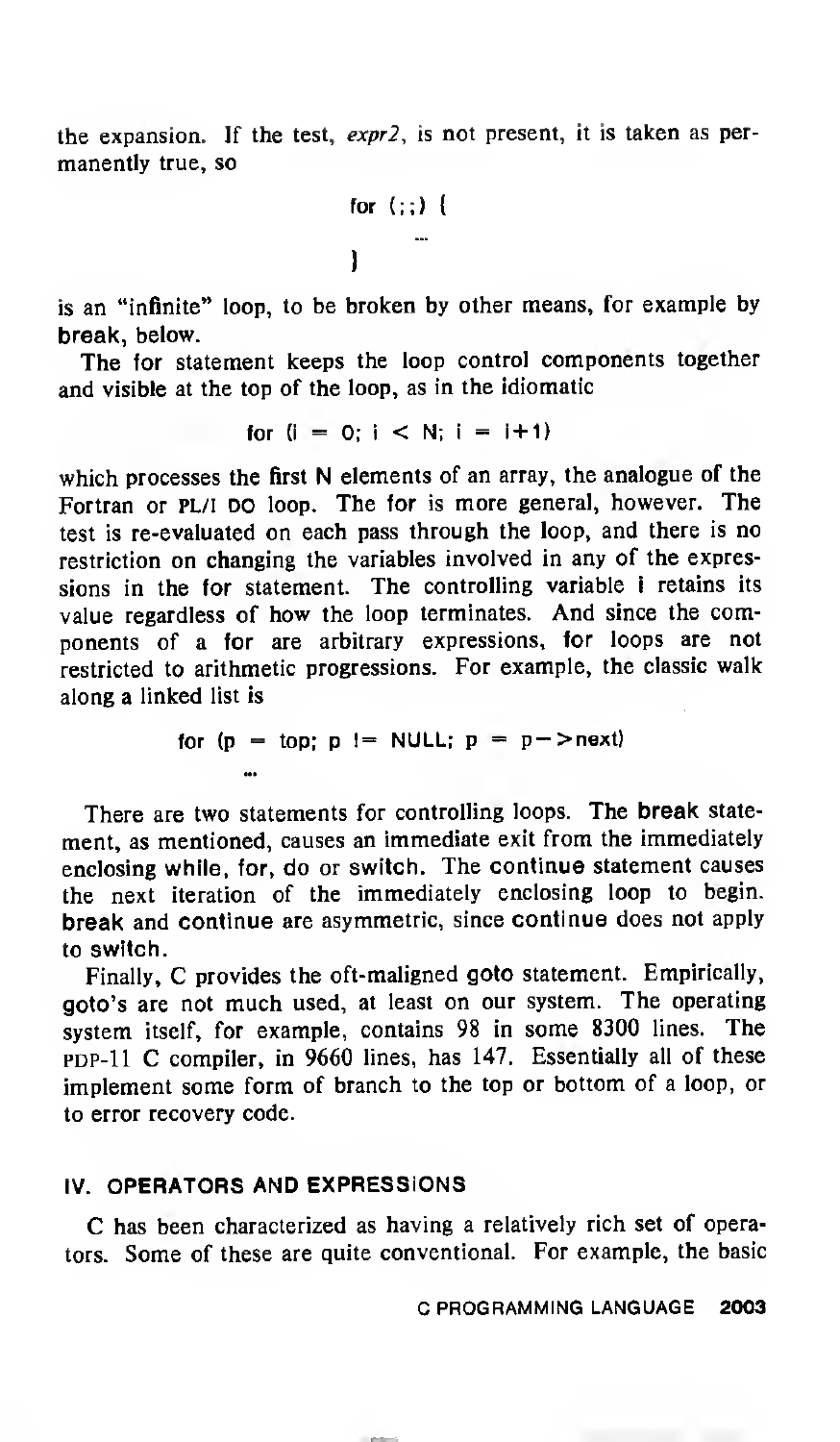binary arithmetic operators are  $+$ ,  $-$ ,  $*$  and  $\ell$ . To these, C adds the modulus operator %; m%n is the remainder when m is divided by n.

Besides the basic logical or bitwise operators  $\&$  (bitwise AND), and <sup>|</sup> (bitwise or), there are also the binary operators •» (bitwise exclusive  $OR$ ),  $>>$  (right shift), and  $<<$  (left shift), and the unary operator  $\sim$  (ones complement). These operators apply to all integers; C provides no special bit-string type.

The relational operators are the usual  $\geq$ ,  $\geq$  =,  $\lt$ ,  $\lt$  =, == (equality test), and  $!=$  (inequality test). They have the value 1 if the stated relation is true,  $\theta$  if not.

The unary pointer operators  $*$  (for indirection) and & (for taking the address) were described in Section I. When y is such as to make the expressions  $8 \times y$  or  $8 \times y$  legal, either is just equal to y. Note that & and \* are used as both binary and unary operators (with different meanings).

The simplest assignment is written  $=$ , and is used conventionally: the value of the expression on the right is stored in the object whose address is on the left. In addition, most binary operators can be combined with assignment by writing

$$
a \text{ } op = b
$$

which has the effect of

$$
a = a \text{ op } b
$$

except that a is only evaluated once. For example,

 $x + = 3$ 

is the same as

 $x = x + 3$ 

if x is just a variable, but

 $p[i+j+1]$  + = 3

adds 3 to the element selected from the array p, calculating the subscript only once, and, more importantly, requiring it to be written out only once. Compound assignment operators also seem to correspond well to the way we think; "add  $3$  to  $x$ " is said, if not written, much more commonly than "assign  $x+3$  to x."

Assignment expressions have a value, just like other expressions, and may be used in larger expressions. For example, the multiple assignment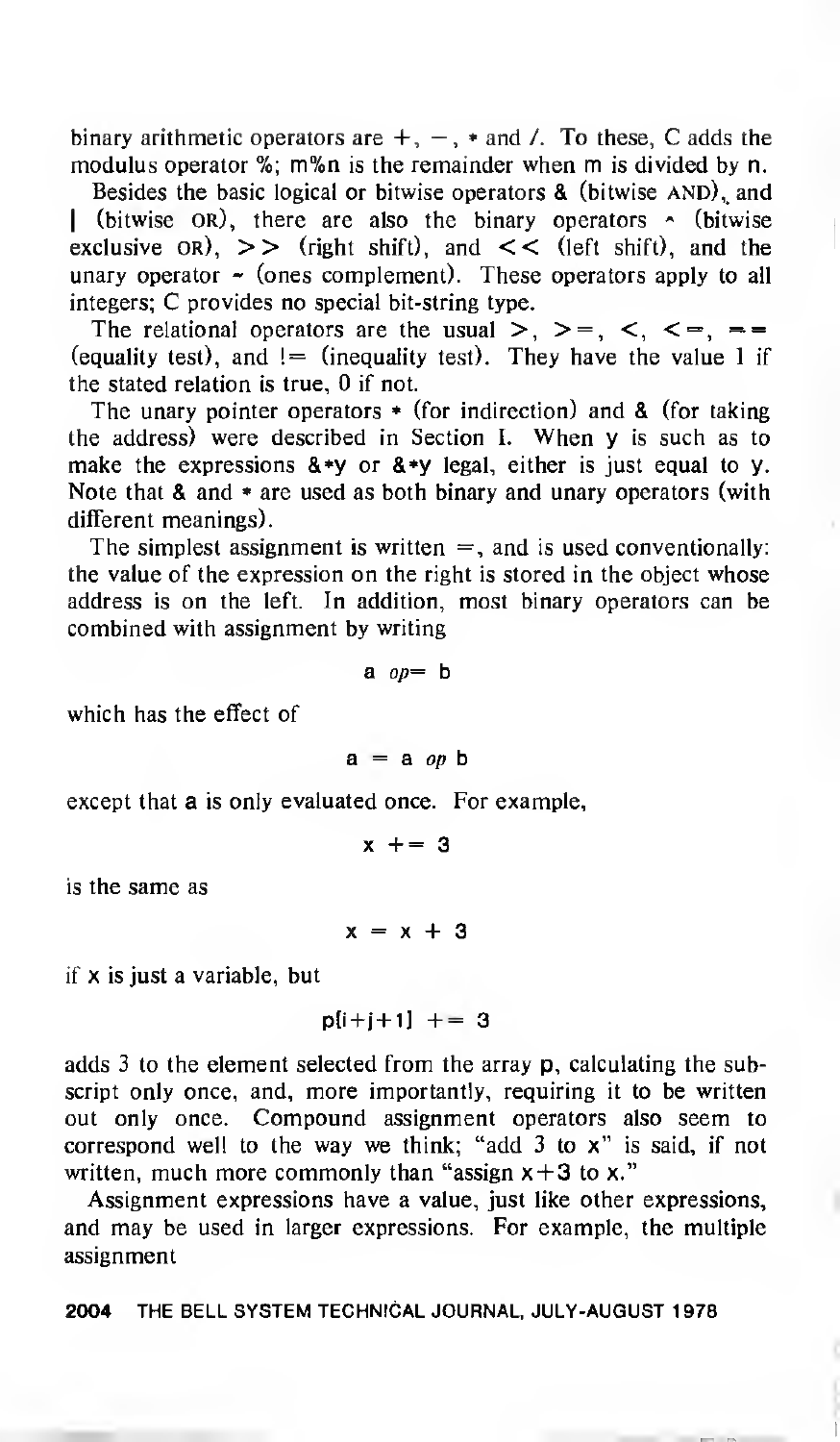is <sup>a</sup> byproduct of this fact, not <sup>a</sup> special case. Another very common instance is the nesting of an assignment in the condition part of an if or a loop, as in

while 
$$
((c = \text{getchar})) := \text{EOF})
$$
 ...

which fetches a character with the function getchar, assigns it to c, then tests whether the result is an end of file marker. (Parentheses are needed because the precedence of the assignment  $=$  is lower than that of the relational  $!=$ .)

C provides two novel operators for incrementing and decrementing variables. The increment operator  $++$  adds 1 to its operand; the decrement operator  $--$  subtracts 1. Thus the statement

 $++$ i;

increments i. The unusual aspect is that  $++$  and  $--$  may be used either as prefix operators (before the variable, as in  $++i$ ), or postfix (after the variable:  $i + +$ ). In both cases, the effect is to increment i. But the expression  $++i$  increments i *before* using its value, while  $i + +$  increments i after its value has been used. If i is 5, then

 $x = i + +$ ;

sets x to 5, but

 $x = + +i$ ;

sets x to 6. In both cases, <sup>i</sup>becomes 6.

For example,

stack $[i + +] = \ldots$ 

pushes <sup>a</sup> value on <sup>a</sup> stack stored in an array stack indexed by i, while

 $\ldots$  = stack $[--i]$ :

retrieves the value and pops the stack. Of course, when the quantity incremented or decremented is a pointer, appropriate scaling is done, just as if the "1" were added explicitly:

> $*stack + + = ...;$  $\ldots$  =  $\ast$  - stackp;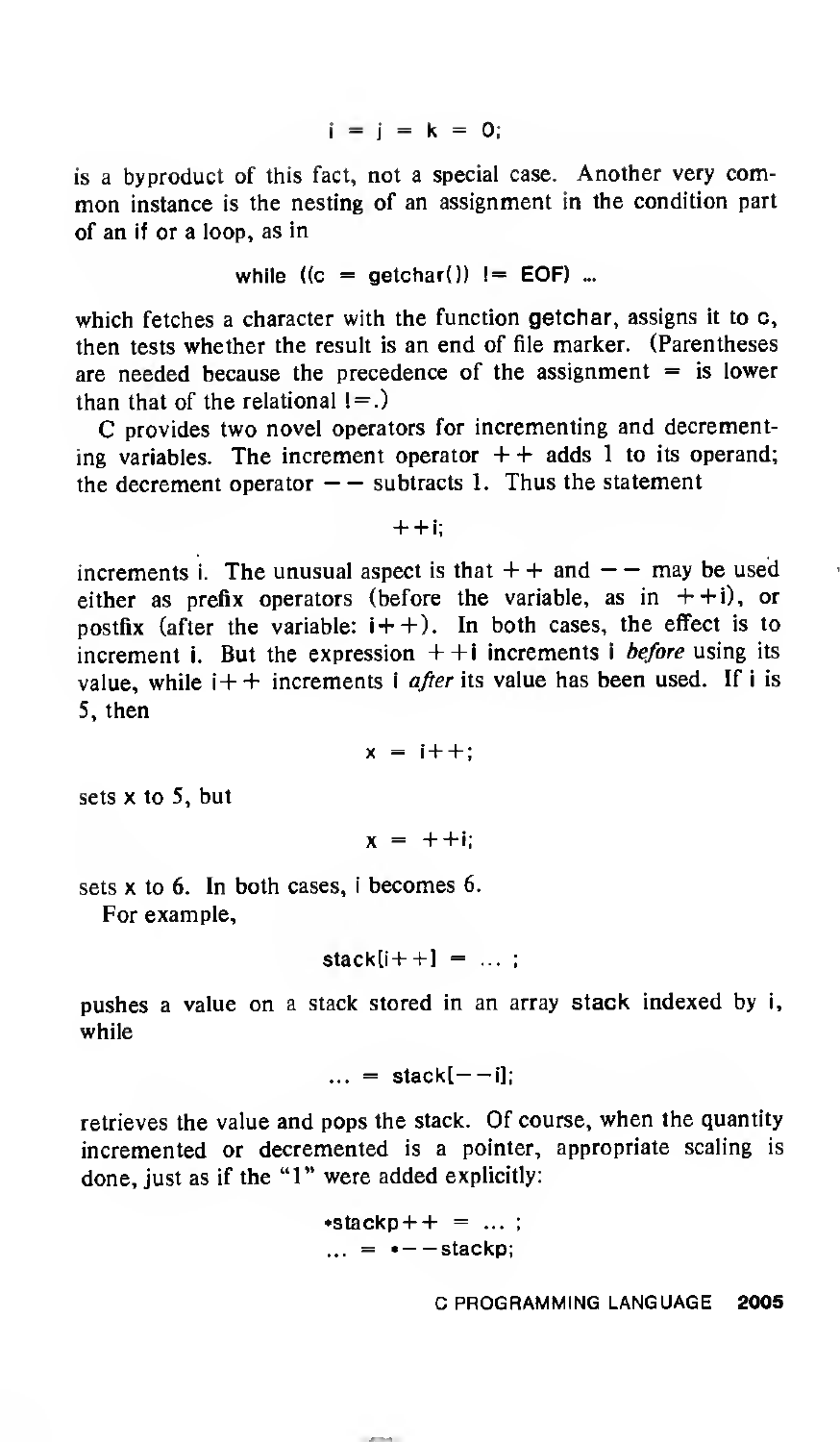are analogous to the previous example, this time using a stack pointer instead of an index.

Tests may be combined with the logical connectives  $88$  (AND),  $||$ (OR), and ! (truth value negation). The  $88$  and  $||$  operators guarantee left-to-right evaluation, with termination as soon as the truth value is known. For example, in the test

if (i 
$$
\leq
$$
 = N 8.8 array[i] > 0) ...

if <sup>i</sup> is greater than N, then arrayli] (presumably at that point an out-of-bounds reference) will not be accessed. This predictable behavior is especially convenient, and much preferable to the explicitly random order of evaluation promised by most other languages. Most C programs rely heavily on the properties of && and ||.

Finally, the conditional expression, written with the ternary operator ? :, provides an analogue of if-else in expressions. In the expression

el ? e2 : e3

the expression  $eI$  is evaluated first. If it is non-zero (true), then the expression  $e^2$  is evaluated, and that is the value of the conditional expression. Otherwise,  $e3$  is evaluated, and that is the value. Only one of  $e^2$  and  $e^3$  is evaluated. Thus to set z to the maximum of a and b,

$$
z = (a > b) ? a : b;
$$
  $\rightarrow z = max(a, b) \rightarrow$ 

We have already discussed how integers are scaled appropriately in pointer arithmetic. C does <sup>a</sup> number of other automatic conversions between data types, more freely than Pascal, for example, but without the wild abandon of PL/I. In all contexts, char variables and constants are promoted to int. This is particularly handy in code like

$$
n = c - '0';
$$

which assigns to n the integer value of the character stored in c, by subtracting the value of the character '0'. Generally, in fact, the basic types fall into only two classes, integral and floating-point; char variables, and the various lengths of int's, are taken to be representations of the same kind of thing. They occupy different amounts of storage but are essentially compatible. Boolean values as such do not exist; relational or truth-value expressions have value 1 if true, and 0 if false.

Variables of type int are converted to floating-point when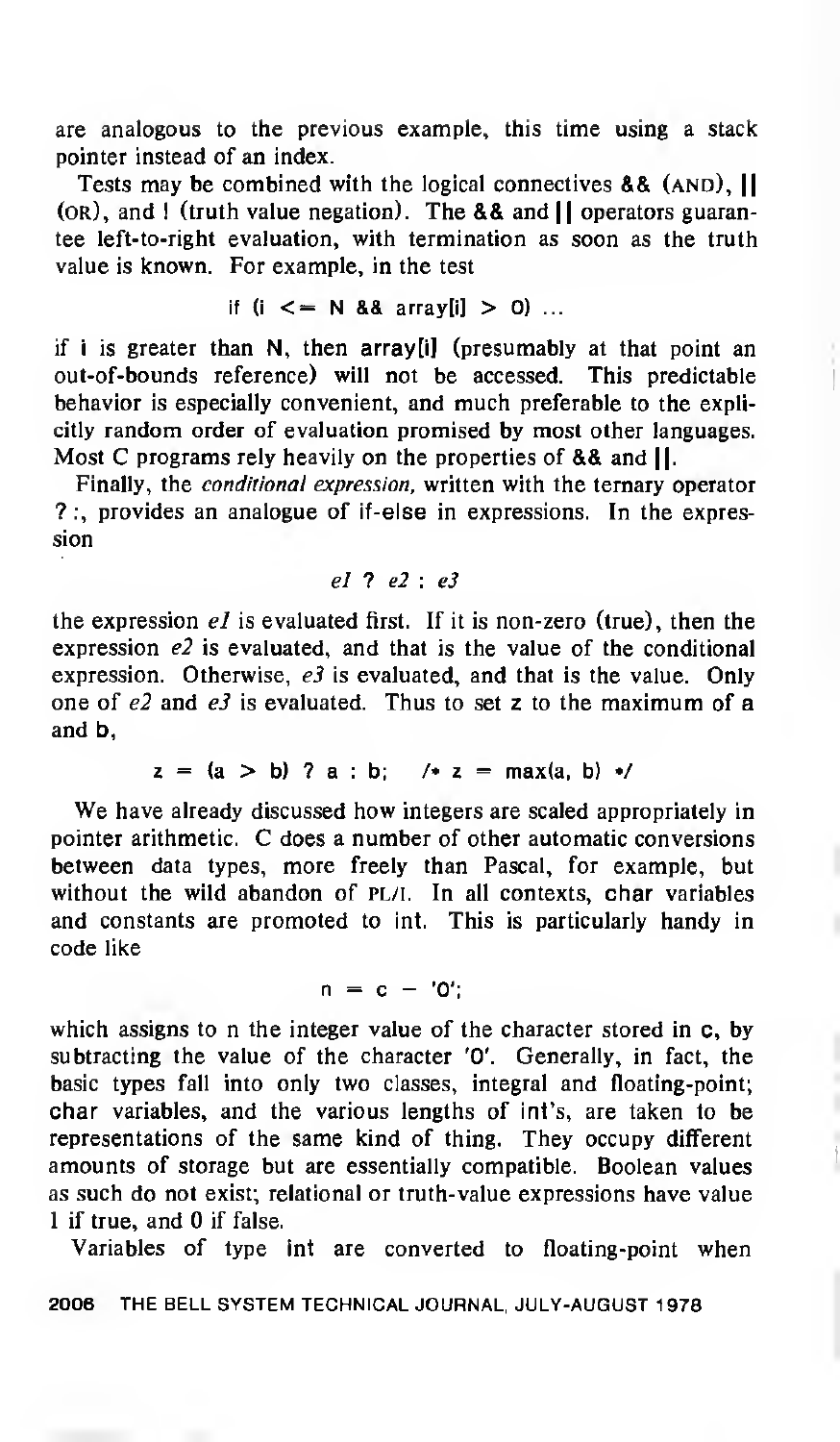combined with floats or doubles and in fact all floating arithmetic is carried out in double precision, so floats are widened to double in expressions.

Conversions that involve "narrowing" an expression (for example, when <sup>a</sup> longer value is assigned to <sup>a</sup> shorter) are also well behaved. Floating point values are converted to integer by truncation; integers convert to shorter integers or characters by dropping high-order bits.

When <sup>a</sup> conversion is desired, but is not implicit in the context, it is possible to force a conversion by an explicit operator called a cast. The expression

#### (type) expression

is <sup>a</sup> new expression whose type is that specified in type. For example, the sin routine expects an argument of type double; in the statement

$$
x = \sin((\text{double}) n);
$$

the value of n is converted to double before being passed to sin.

#### V. THE STRUCTURE OF C PROGRAMS

Complete programs consist of one or more files containing function and data declarations. Thus, syntactically, <sup>a</sup> program is made up of a sequence of declarations; executable code appears only inside functions. Conventionally, the run-time system arranges to call <sup>a</sup> function named main to start execution.

The language distinguishes the notions of *declaration* and definition. A declaration merely announces the properties of a variable (like its type); <sup>a</sup> definition declares a variable and also allocates storage for it or, in the case of a function, supplies the code.

#### 5.1 Functions

The notion of *function* in C includes the subroutines and functions of Fortran and the procedures of most other languages. A function call is written

#### name(arglist)

where the parentheses are required even if the argument list is empty. All functions may be used recursively.

Arguments are passed by value, so the called function cannot in

### C PROGRAMMING LANGUAGE 2007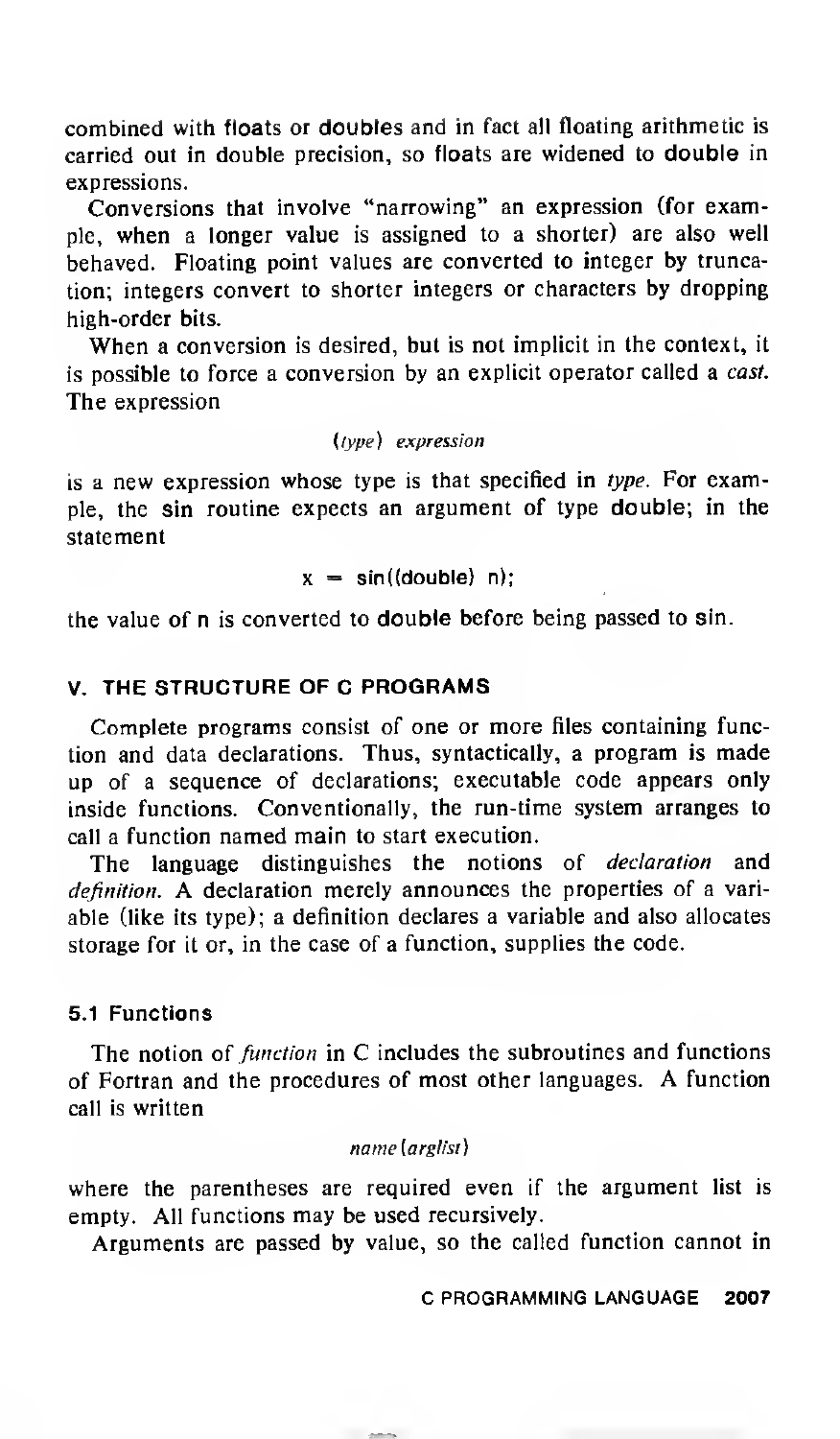any way affect the actual argument with which it was called. This permits the called program to use its formal arguments as conveniently initialized local variables. Call by value also eliminates the class of errors, familiar to Fortran programmers, in which a constant is passed to a subroutine that tries to alter the corresponding argument. An array name as an actual argument, however, is converted to a pointer to the first array element (as it always is), so the effect is as if arrays were called by reference; given the pointer, the called function can work its will on the individual elements of the array. When a function must return a value through its argument list, an explicit pointer may be passed, and the function references the ultimate target through this pointer. For example, the function swap (pa, pb) interchanges two integers pointed to by its arguments:

```
swap(px, py) \rightarrow flip int's pointed to by px and py \rightarrow/
int *px, *py;
ι.
       int temp;
       temp = \pm px;*px = *py;
       *py = temp;
}
```
This also demonstrates the form of <sup>a</sup> function definition: the name is followed by an argument list; the arguments are declared, and the body of the function is a block, or compound statement, enclosed in braces. Declarations of local variables may follow the opening brace.

A function returns <sup>a</sup> value by

return expression;

The *expression* is automatically coerced to the type that the function returns. By default, functions are assumed to return int; if this is not the case, the function must be declared both in the calling routine and when it is defined. For example, a function definition is

```
double sqrt(x) \rightarrow returns square root of x \rightarrow/
double x;
       \ldots
```
In the caller, the declaration is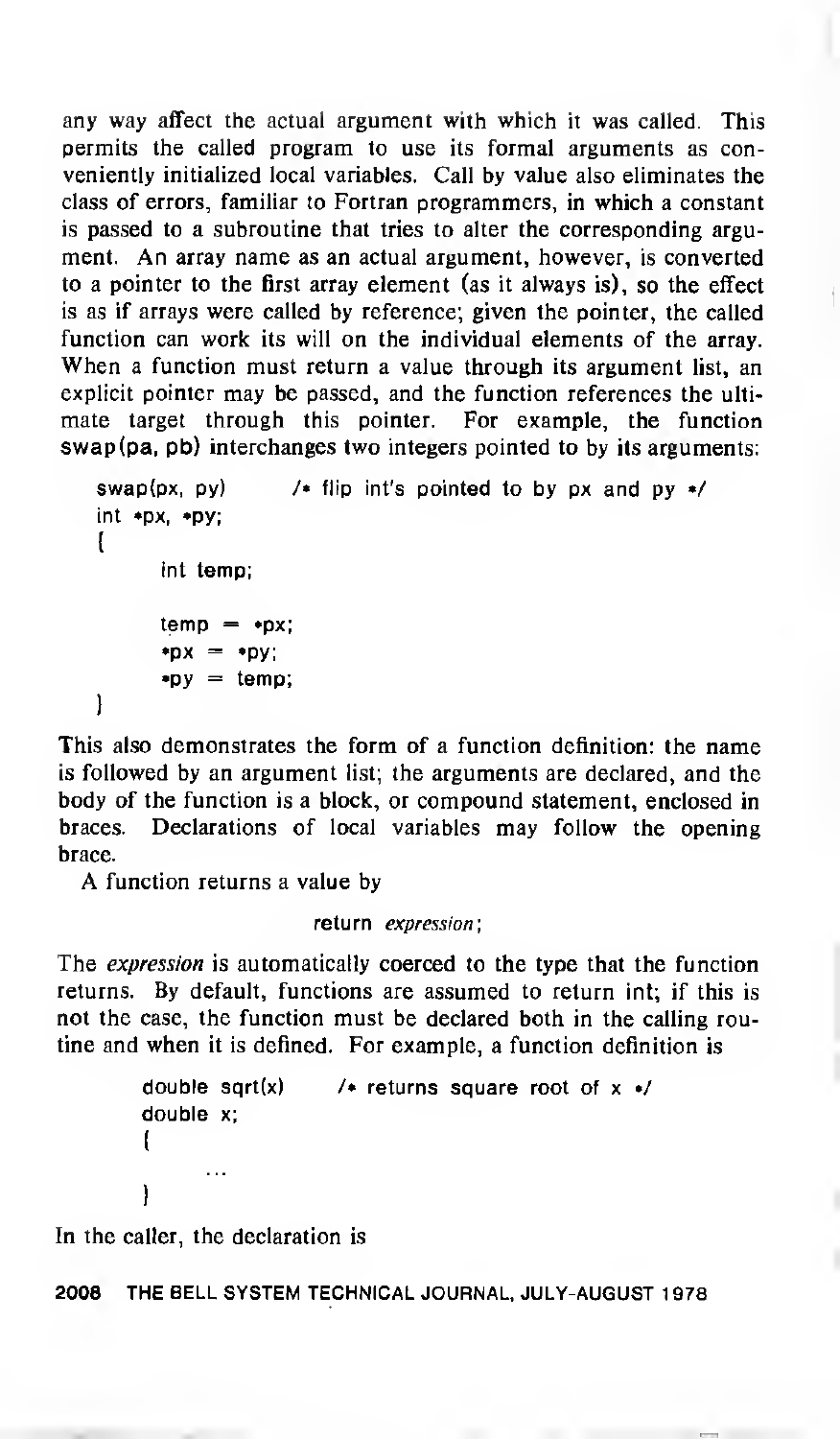double  $y$ , sqrt $()$ ;  $y = sqrt(y)$ ;

A function argument may be any of the basic types or <sup>a</sup> pointer, but not an array, structure, union, or function. The same is true of the value returned by a function. (The most recent versions of the language, still not standard everywhere, permit structures and unions as arguments and values of functions and allow them to be assigned.)

### 5.2 Data

Data declared at the top level (that is, outside the body of any function definition) are static in lifetime, and exist throughout the execution of the program. Variables declared within a function body are by default *automatic*: they come into existence when the function is entered and vanish when it is exited. Automatic variables may be declared to be register variables; when possible they will be placed in machine registers, which may result in smaller, faster code. The register declaration is only considered <sup>a</sup> hint to the compiler; no hardware register names are mentioned, and the hint may be ignored if the compiler wishes.

Static variables exist throughout the execution of a program, and retain their values across function calls. Static variables may be local to <sup>a</sup> function or (if defined at the top level) common to several functions.

External variables have the same lifetime as static, but they are also accessible to programs from other source files. That is, all references to an identically named external variable are references to the same thing.

The "storage class" of <sup>a</sup> variable can be explicitly announced in its declaration:

> static int x; extern double y[10];

More often the defaults for the context are sufficient. Inside <sup>a</sup> function, the default is auto (for automatic). Outside a function, at the top level, the default is extern. Since automatic and register variables are specific to a particular call of a particular function, they cannot be declared at the top level. Neither top-level variables nor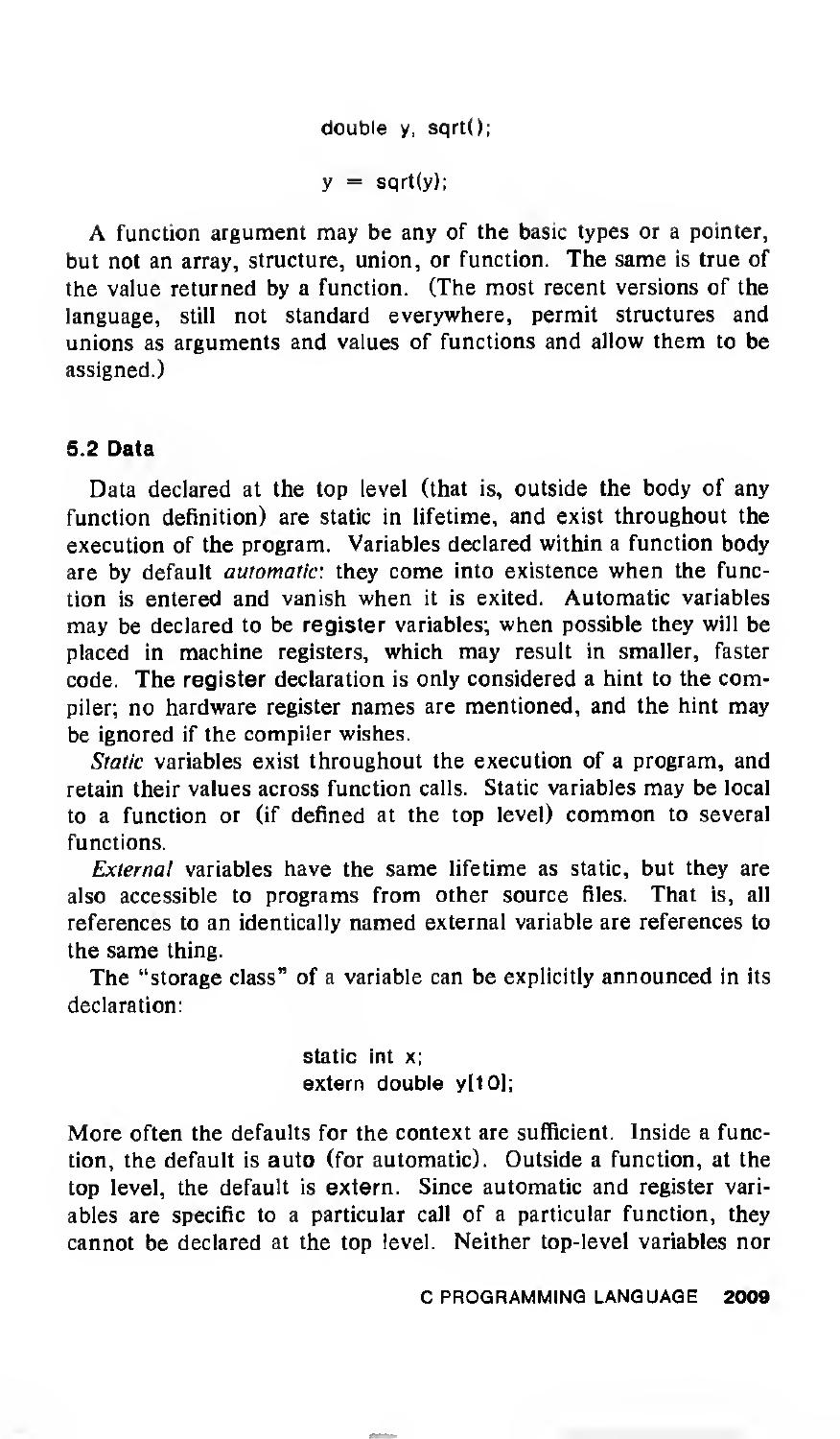functions explicitly declared static are visible to functions outside the file in which they appear.

### 5.3 Scope

Declarations may appear either at the top level or at the head of a block (compound statement). Declarations in an inner block temporarily override those of identically named variables outside. The scope of a declaration persists until the end of its block, or until the end of the file, if it was at the top level.

Since function definitions may be given only at the top level (that is, they may not be nested), there are no internal procedures. They have been forbidden not for any philosophical reason, but only to simplify the implementation. It has turned out that the ability to make certain functions and data invisible to programs in other files (by explicitly declaring them static) is sufficient to provide one of their most important uses, namely hiding their names from other functions. (However, it is not possible for one function to access the internal variables of another, as internal procedures could do.) Similarly, the ability to conceal functions and data in one file from access by another satisfies some of the most crucial requirements of modular programming (as in languages like Alphard, CLU, and Euclid), even though it does not satisfy them all.

### VI. C PREPROCESSOR

It is well recognized that "magic numbers" in a program are a sign of bad programming. Most languages, therefore, provide a way to define symbolic names for constants, so that the value of a magic number need be specified in only one place, and the rest of the code can refer to the value by some mnemonic name. In C such <sup>a</sup> mechanism is available, but it is not part of the syntax of the language; instead, symbolic naming is provided by a macro preprocessor automatically invoked as part of every C compilation. For example, given the definitions

| #define | ΡI | 3.14159 |
|---------|----|---------|
| #define | Е  | 2.71284 |

the preprocessor replaces all occurrences of <sup>a</sup> defined name by the corresponding defining string. (Upper-case names are normally chosen to emphasize that these are not variables.) Thus, when the programmer recognizes that he has written an incorrect value for  $e$ ,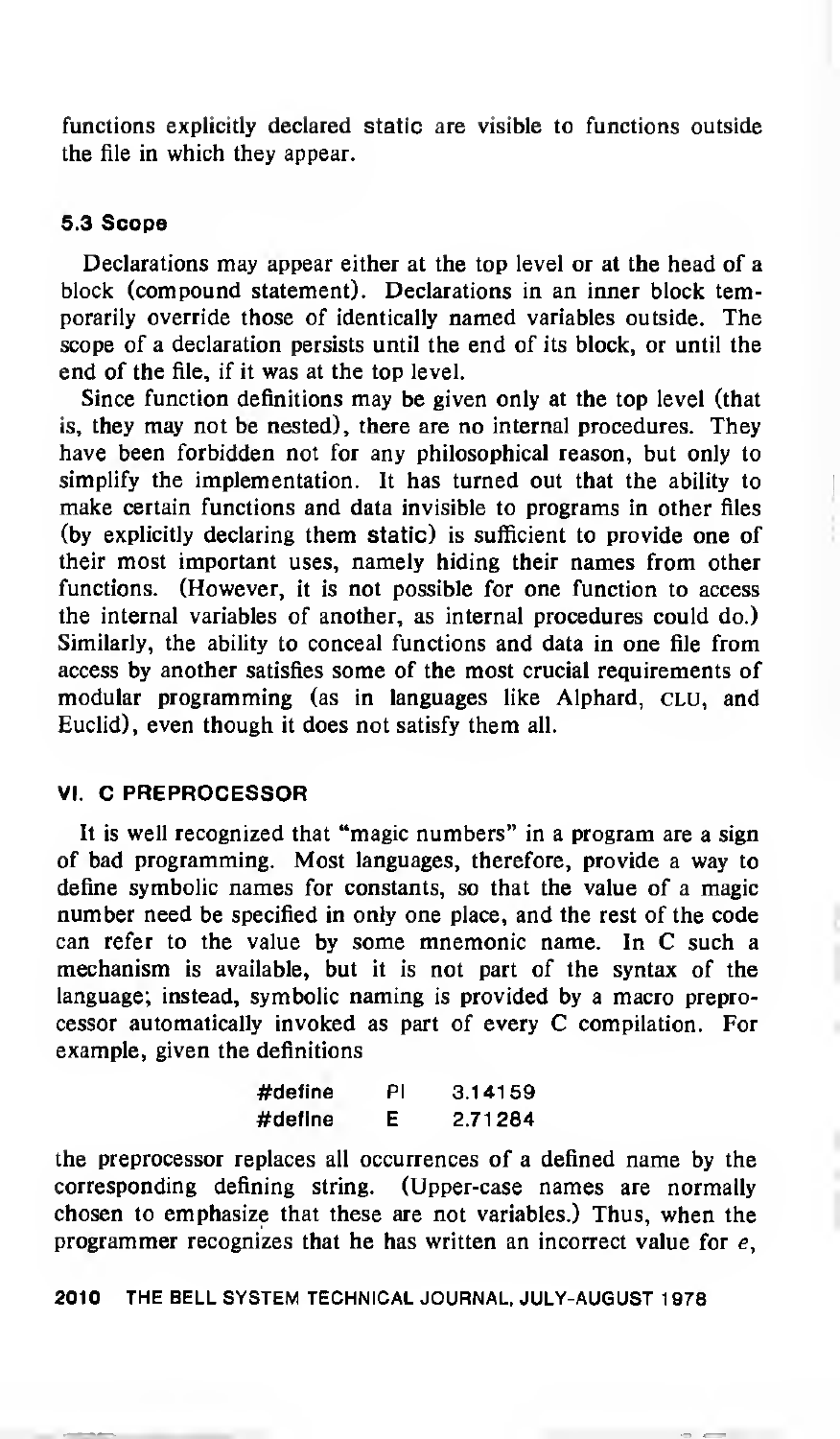only the definition line has to be changed to

### #define E 2.71828

instead of each instance of the constant in the program.

Providing this service by a macro processor instead of by syntax has some significant advantages. The replacement text is not restricted to being numbers; any string of characters is permitted. Furthermore, the token being replaced need not be a variable, although it must have the form of a name. For example, one can define

 $\#$ define forever for  $(:;)$ 

and then write infinite loops as

forever { }

The macro processor also permits macros to have arguments; this capability is heavily used by some I/O packages.

A second service of the C preprocessor is library file inclusion: <sup>a</sup> source line of the form

#include "name"

causes the contents of the file name to be interpolated into the source at that point, (includes may be nested.) This feature is much used, especially in larger programs, for making sure that all the source files of the program are supplied with identical #defines, global data declarations, and the like.

### VII. ENVIRONMENTAL CONSIDERATIONS

By intent, the C language confines itself to facilities that can be mapped relatively efficiently and directly into machine instructions. For example, writing matrix operations that look exactly like scalar operations is possible in some programming languages and occasionally misleads programmers into believing that matrix operations are as cheap as scalar operations. More important, restricting the domain of the C compiler to those areas where it knows how to do <sup>a</sup> relatively effective job provides the freedom to design subroutine libraries for the remaining tasks without constraining them to fit into some language specification. When the compiler cannot implement some facility without heavy costs in nonportability, complexity, or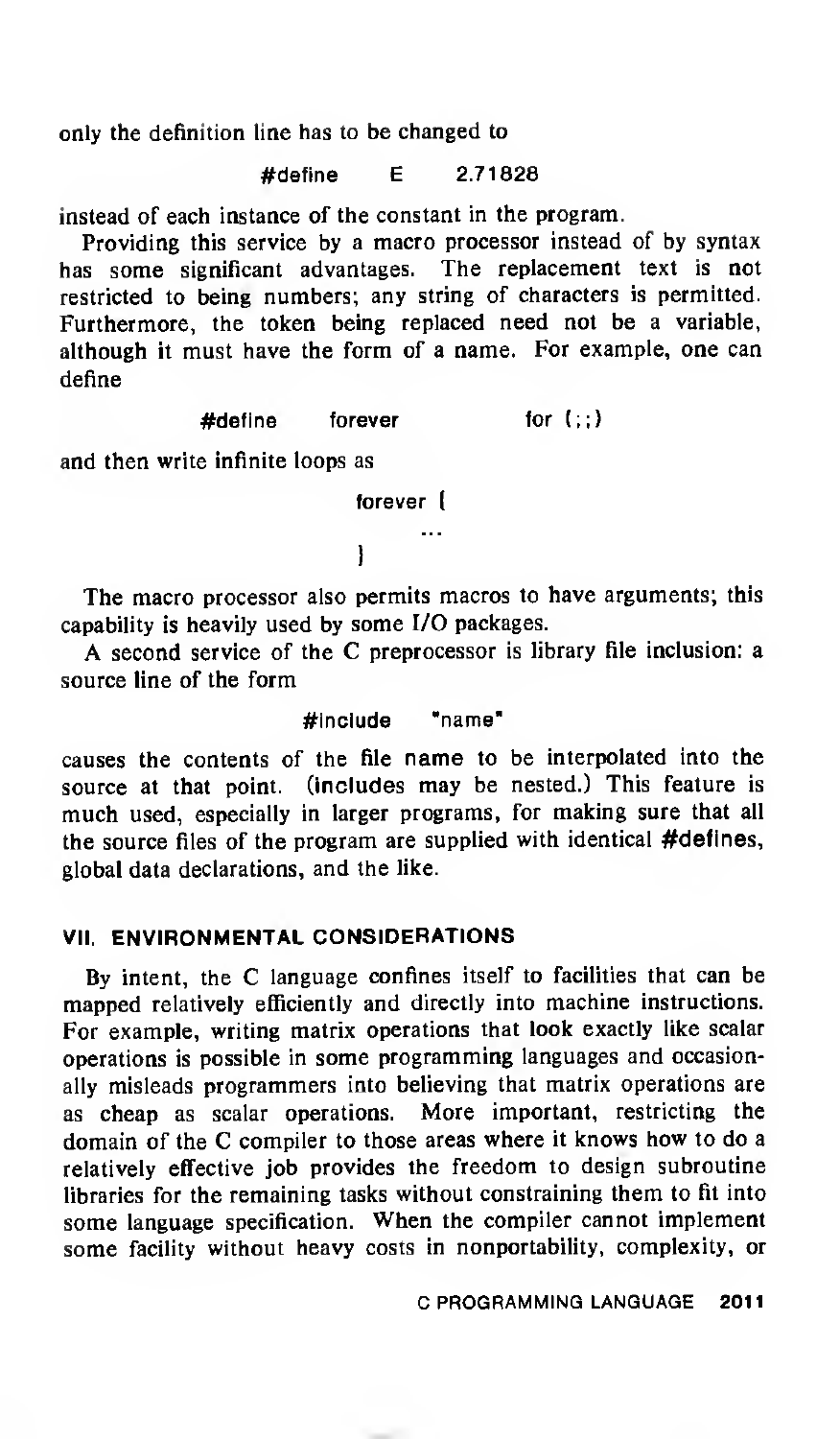efficiency, there are many benefits to leaving out such a facility: it simplifies the language and the compiler, frequently without inconveniencing the user (who often rejects a high-cost built-in operation and does it himself anyway).

At present, C is restricted to simple operations on simple data types. As <sup>a</sup> result, although the C area of operation is comparatively clean and pleasant, the user must know something about the polluting effects of the environment to get most jobs done. A program can always access the raw system calls on each system if very close interaction with the operating system is needed, but standard library routines have been implemented in each C environment that try to encourage portability while retaining speed and flexibility. The basic areas covered by the standard library at present are storage allocation, string handling, and I/O. Additional libraries and utilities are available for such areas as graphics, coroutine sequencing, execution time monitoring, and parsing.

The only automatic storage management service provided by C itself is the stack discipline for automatic variables. Two subroutines exist for more flexible storage handling. The function calloc (n, s) returns a pointer to a properly aligned storage block that will hold n items each of which is s bytes long. Normally s is obtained from the sizeof pseudo-function, a compile-time function that yields the size in bytes of a variable or data type. To return a block obtained from calloc to the free storage pool, cfree (p) may be called, where p is a value returned by a previous call to calloc.

Another set of routines deals with string handling. There is no "string" data type, but an array of characters, with a convention that the end of a string is indicated by a null byte, can be used for the same purpose. The most commonly used string routines perform the functions of copying one string to another, comparing two strings, and computing <sup>a</sup> string length. More sophisticated string operations can often be performed using the I/O routines, which are described next.

Most of the routines in the standard library deal with input and output. Most C programmers use stream I/O, although there is no reason why record I/O could not be used with the language. There are three default streams: the standard input, the standard output, and the error output. The most elementary routines for dealing with these streams are  $q$  and  $q$  which reads a character from the standard input, and putchar(c), which writes the character c on the standard output. In the environments in which C programs run, it is generally possibly to redirect these streams to files or other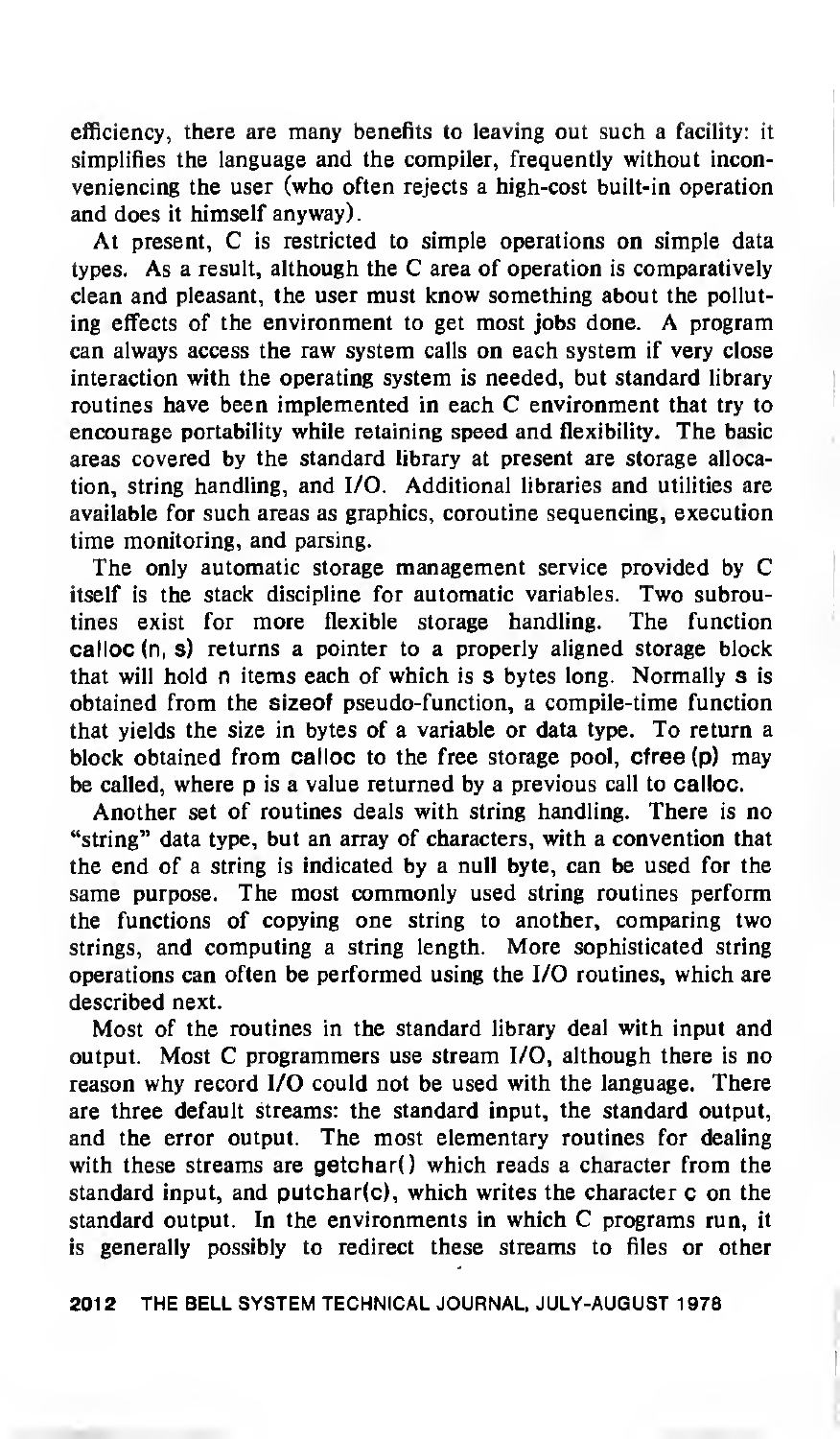programs; the program itself does not change and is unaware of the redirection.

The most common output function is print (format, data1, data2, ...), which performs data conversion for formatted output. The string format is copied to the standard output, except that when <sup>a</sup> conversion specification introduced by <sup>a</sup> % character is found in format it is replaced by the value of the next data argument, converted according to the specification. For example,

$$
printf("n = %d, x = %f", n, x);
$$

prints n as <sup>a</sup> decimal integer and x as <sup>a</sup> floating point number, as in

$$
n = 17, x = 12.34
$$

A similar function scant performs formatted input conversion.

All the routines mentioned have versions that operate on streams other than the standard input or output, and printf and scant variants may also process <sup>a</sup> string, to allow for in-memory format conversion. Other routines in the I/O library transmit whole lines between memory and files, and check for error or end-of-file status.

Many other routines and utilities are used with C, somewhat more on UNIX than on other systems. As an example, it is possible to compile and load <sup>a</sup> C program so that when the program is run, data are collected on the number of times each function is called and how long it executes. This profile pinpoints the parts of <sup>a</sup> program that dominate the run-time.

#### VIM. EXPERIENCE WITH C

C compilers exist for the most widely used machines at Bell Laboratories (the IBM S/370, Honeywell 6000, PDP-11) and perbaps 10 others. Several hundred programmers within Bell Laboratories and many outside use C as their primary programming language.

#### 8.1 Favorable experiences

C has completely displaced assembly language in UNIX programs. All applications code, the C compiler itself, and the operating system (except for about 1000 lines of initial bootstrap, etc.) are written in C. Although compilers or interpreters are available under UNIX for Fortran, Pascal, Algol 68, Snobol, apl, and other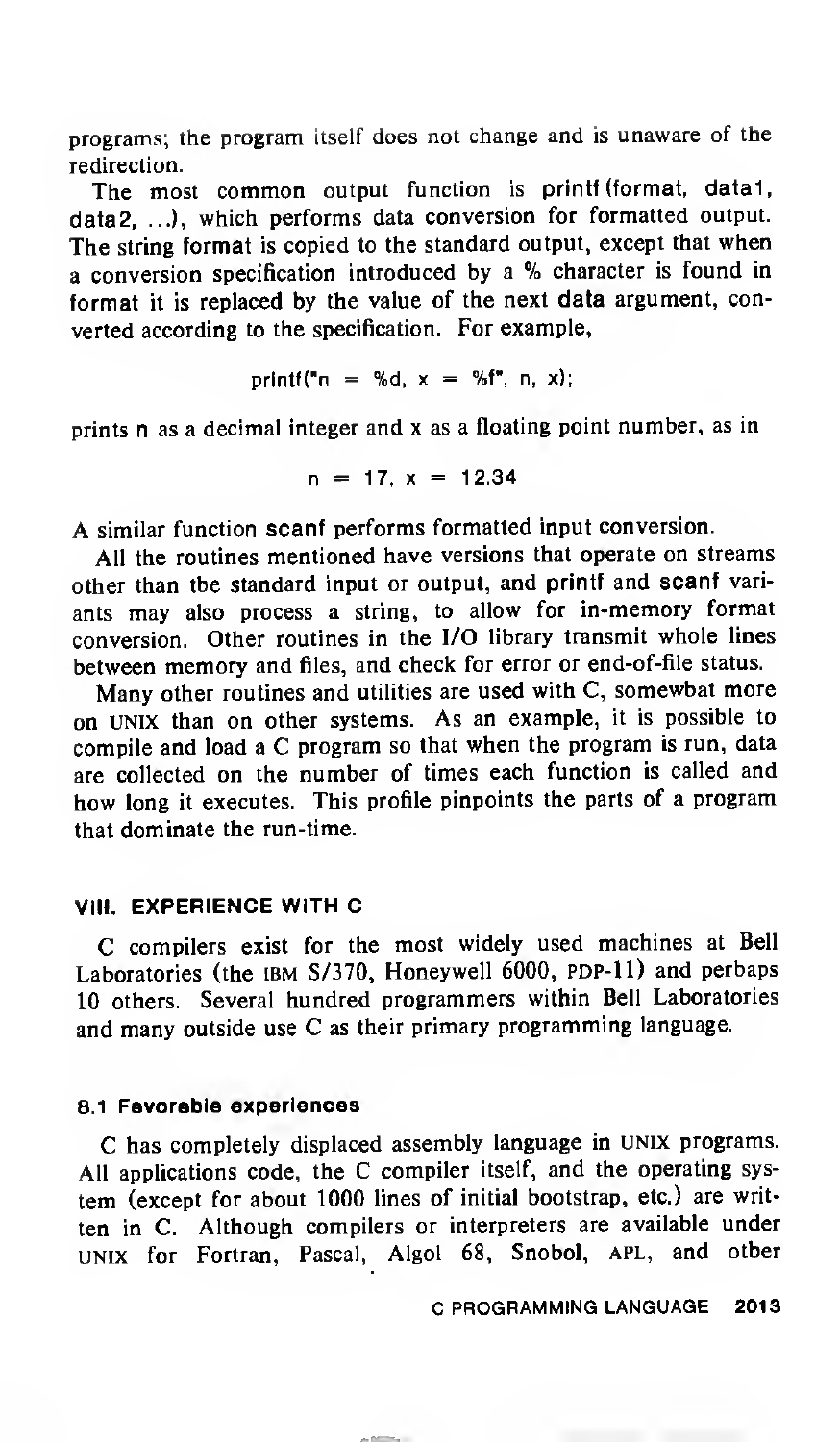languages, most programmers make little use of them. Since C is <sup>a</sup> relatively low-level language, it is adequately efficient to prevent people from resorting to assembler, and yet sufficienctly terse and expressive that its users prefer it to PL/I or other very large languages.

A language that doesn't have everything is actually easier to program in than some that do. The limitations of C often imply shorter manuals and easier training and adaptation. Language design, especially when done by <sup>a</sup> committee, often tends toward including all doubtful features, since there is no quick answer to the advocate who insists that the new feature will be useful to some and can be ignored by others. But this results in long manuals and hierarchies of "experts" who know progressively larger subsets of the language. In practice, if a feature is not used often enough to be familiar and does not complete some structure of syntax or semantics, it should probably be left out. Otherwise, the manual and compiler get bulky, the users get surprises, and it becomes harder and harder to maintain and use the language. It is also desirable to avoid language features that cannot be compiled efficiently; programmers like to feel that the cost of a statement is comparable to the difficulty in writing it. C has thus avoided implementing operations in the language that would have to be performed by subroutine call. As compiler technology improves, some extensions (e.g., structure assignment) are being made to C, but always with the same principles in mind.

One direction for possible expansion of the language has been explicitly avoided. Although C is much used for writing operating systems and associated software, there are no facilities for multiprogramming, parallel operations, synchronization, or process control. We believe that making these operations primitives of the language is inappropriate, mostly because language design is hard enough in itself without incorporating into it the design of operating systems. Language facilities of this sort tend to make strong assumptions about the underlying operating system that may match very poorly what it actually does.

### 8.2 Unfavorable experiences

The design and implementation of C can (or could) be criticized on a number of points. Here we discuss some of the more vulnerable aspects of the language.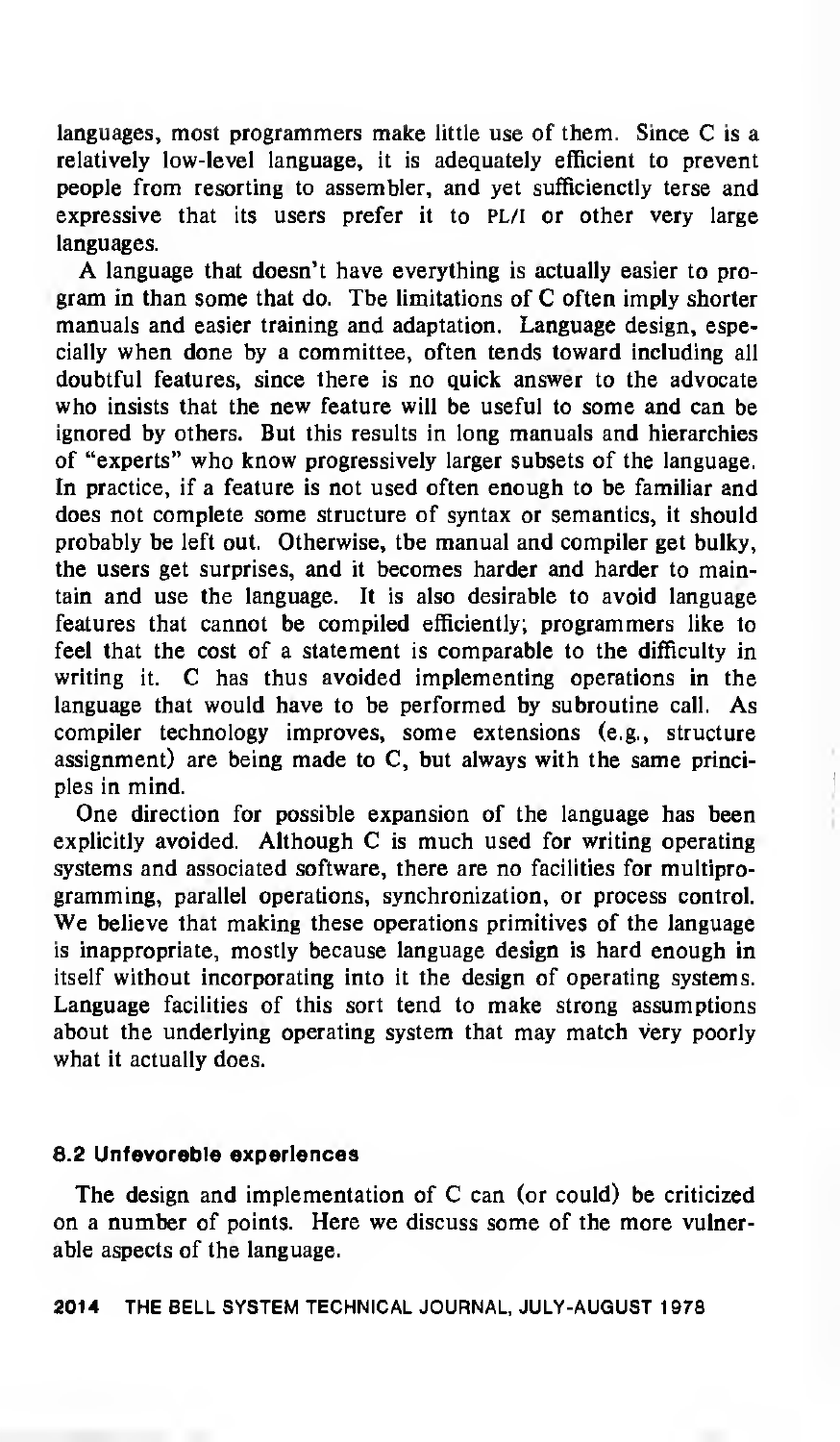### 8.2.1 Language level

Some users complain that C is an insufficiently high-level language; for example, they want string data types and operations, or variable-size multi-dimensional arrays, or generic functions. Sometimes a suggested extension merely involves lifting some restriction. For example, allowing variable-size arrays would actually simplify the language specification, since it would only involve allowing general expressions in place of constants in certain contexts.

Many other extensions are plausible; since the low level of C was praised in the previous section as an advantage of the language, most will not be further discussed. One is worthy of mention, however. The C language provides no facility for I/O, leaving this job to library routines. The following fragment illustrates one difficulty with this approach:

printf("% $d\n\cdot x$ );

The problem arises because on machines on which int is not the same as long, x may not be long; if it were, the program must be written

### printf("% $D\ln$ ", x);

so as to tell printf the length of x. Thus, changing the type of x involves changing not only its declaration, but also other parts of the program. If I/O were built into the language, the association between the type of an expression and the format in which it is printed could be reconciled by the compiler.

### 8.2.2 Type safety

C has traditionally been permissive in checking whether an expression is used in <sup>a</sup> context appropriate to its type. A complete list of examples would be long, but two of the most important should illustrate sufficiently. The types of formal arguments of functions are in general not known, and in any case are not checked by the compiler against the actual arguments at each call. Thus in the statement

$$
s = \sin(1);
$$

the fact that the sin routine takes a floating-point argument is not noticed until the erroneous result is detected by the programmer.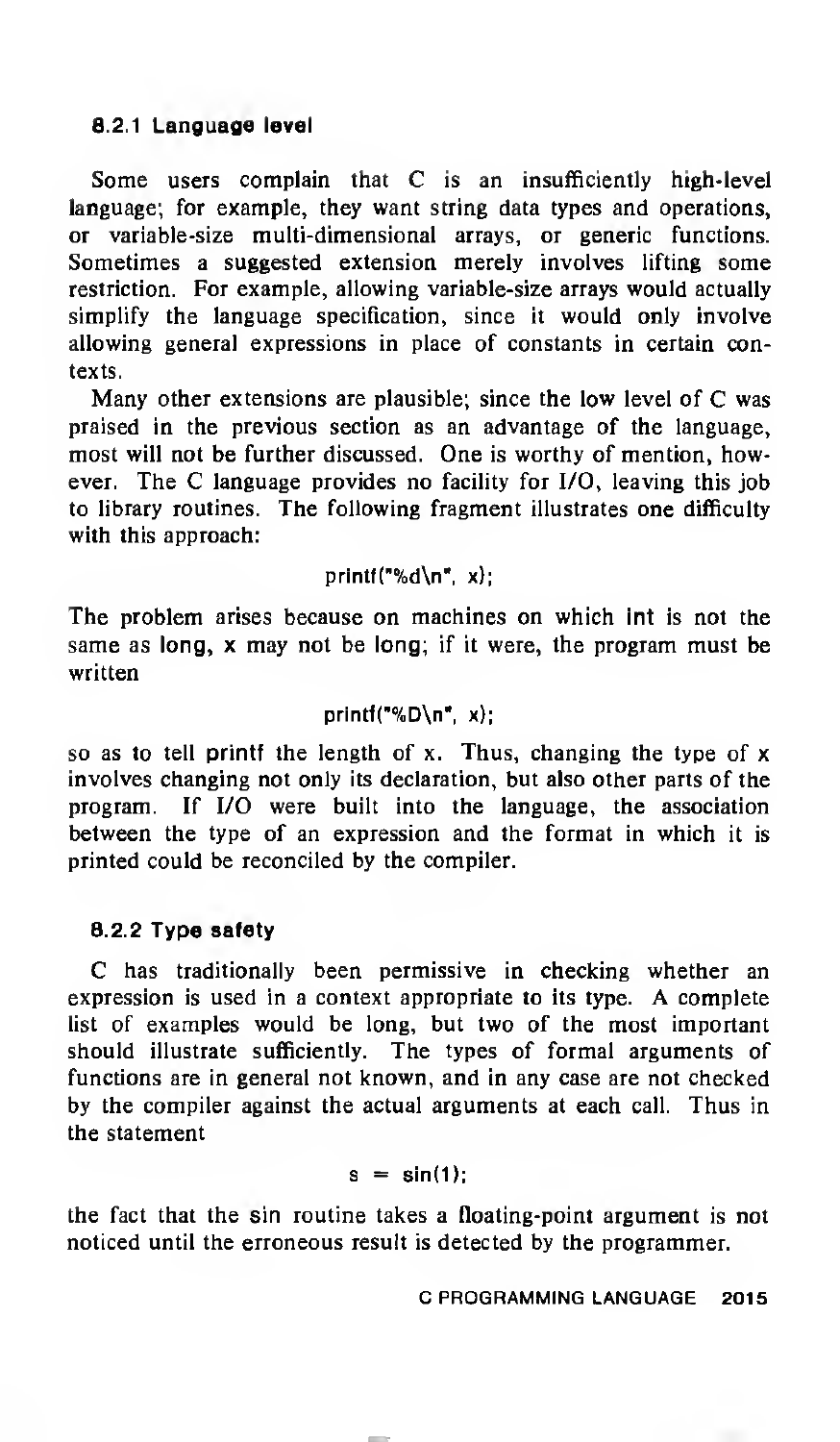In the structure reference

#### p— >memb

<sup>p</sup> is simply assumed to point to <sup>a</sup> structure of which memb is <sup>a</sup> member; p might even be an integer and not <sup>a</sup> pointer at all.

Much of the explanation, if not justification, for such laxity is the typeless nature of C's predecessor languages. Fortunately, a justification need no longer be attempted, since <sup>a</sup> program is now available that detects all common type mismatches. This utility, called lint because it picks bits of fluff from programs, examines a set of files and complains about a great many dubious constructions, ranging from unused or uninitialized variables through the type errors mentioned. Programs that pass unscathed through lint enjoy about as complete freedom from type errors as do Algol 68 programs, with a few exceptions: unions are not checked dynamically, and explicit escapes are available that in effect turn off checking.

Some languages, such as Pascal and Euclid, allow the writer to specify that the value of <sup>a</sup> given variable may assume only a given subrange of the integers. This facility is often connected with the usage of arrays, in that any array index must be a variable or expression whose type specifies a subset of the set given by the bounds of the array. This approach is not without theoretical difficulties, as suggested by Habermann.<sup>4</sup> In itself it does not solve the problems of variables assuming unexpected values or of accessing outside array bounds; such things must (in general) be detected dynamically. Still, the extra information provided by specifying the permissible range for each variable provides valuable information for the compiler and any verifier program. C has no corresponding facility.

One of the characteristic features of C is its rather complete integration of the notion of pointer and of address arithmetic. Some writers, notably Hoare,<sup>5</sup> have argued against the very notion of pointer. We feel, however, that the facilities offered by pointers are too valuable to give up lightly.

### 8.2.3 Syntax peculiarities

Some people are annoyed by the terseness of expression that is one of the characteristics of the language. We view C's short operators and general lack of noise as a benefit. For example, the use of braces { } for grouping instead of begin and end seems appropriate in view of the frequency of the operation. The use of braces even fits well into ordinary mathematical notation.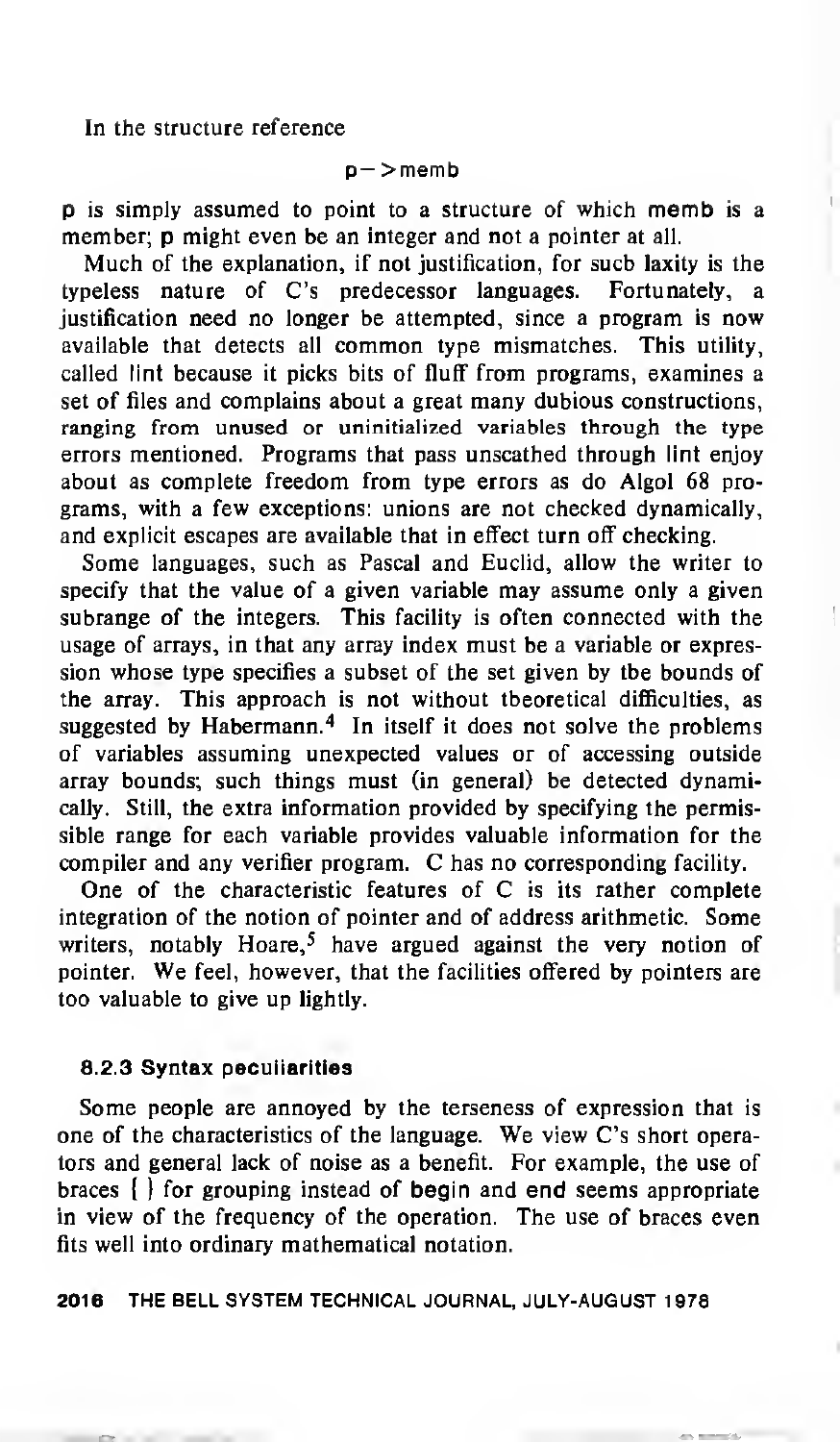Terseness can lead to code that is hard to read, however. For example,

$$
*++*argv
$$

where argy has been declared char \*\*argy (pointer into an array of character pointers) means: select the character pointer pointed at by argy (\*argy), increment it by one  $($  +  $+$  \*argy), then fetch the character that that pointer points at  $(*++*argy)$ . This is concise and efficient but reminiscent of apl.

An example of <sup>a</sup> minor problem is the comment convention, which is  $PL/I$ 's  $/$ \* ...  $*/$ . Comments do not nest, so an effort to "comment out" a section of code will fail if that section contains <sup>a</sup> comment. And <sup>a</sup> number of us can testify that it is surprisingly hard to recognize when an "end comment" delimiter has been botched, so that the comment silently continues until the next comment is reached, deleting <sup>a</sup> line or two of code. It would be more convenient if a single unique character were reserved to introduce a comment, and if comments always terminated at an end of line.

### 8.2.4 Semantic peculiarities

There are some occasionally surprising operator precedences. For example,

$$
a >> 4 + 5
$$

shifts right by 9. Perhaps worse,

$$
(x \& MASK) == 0
$$

must be parenthesized to associate the proper way. Users learn quickly to parenthesize such doubtful cases; and when feasible lint warns of suspicious expressions (including both of these).

We have already mentioned the fact that the case actions in <sup>a</sup> switch flow through unless explicitly broken. In practice, users write so many switch statements that they become familiar with this behavior and some even prefer it.

Some problems arise from machine differences that are reflected, perhaps unnecessarily, into the semantics of C. For example, the PDP-11 does sign extension on byte fetches, so that a character (viewed arithmetically) can have a value ranging from  $-128$  to  $+127$ , rather than 0 to  $+255$ . Although the reference manual makes it quite clear that the precise range of a char variable is machine dependent, programmers occasionally succumb to the

#### C PROGRAMMING LANGUAGE 2017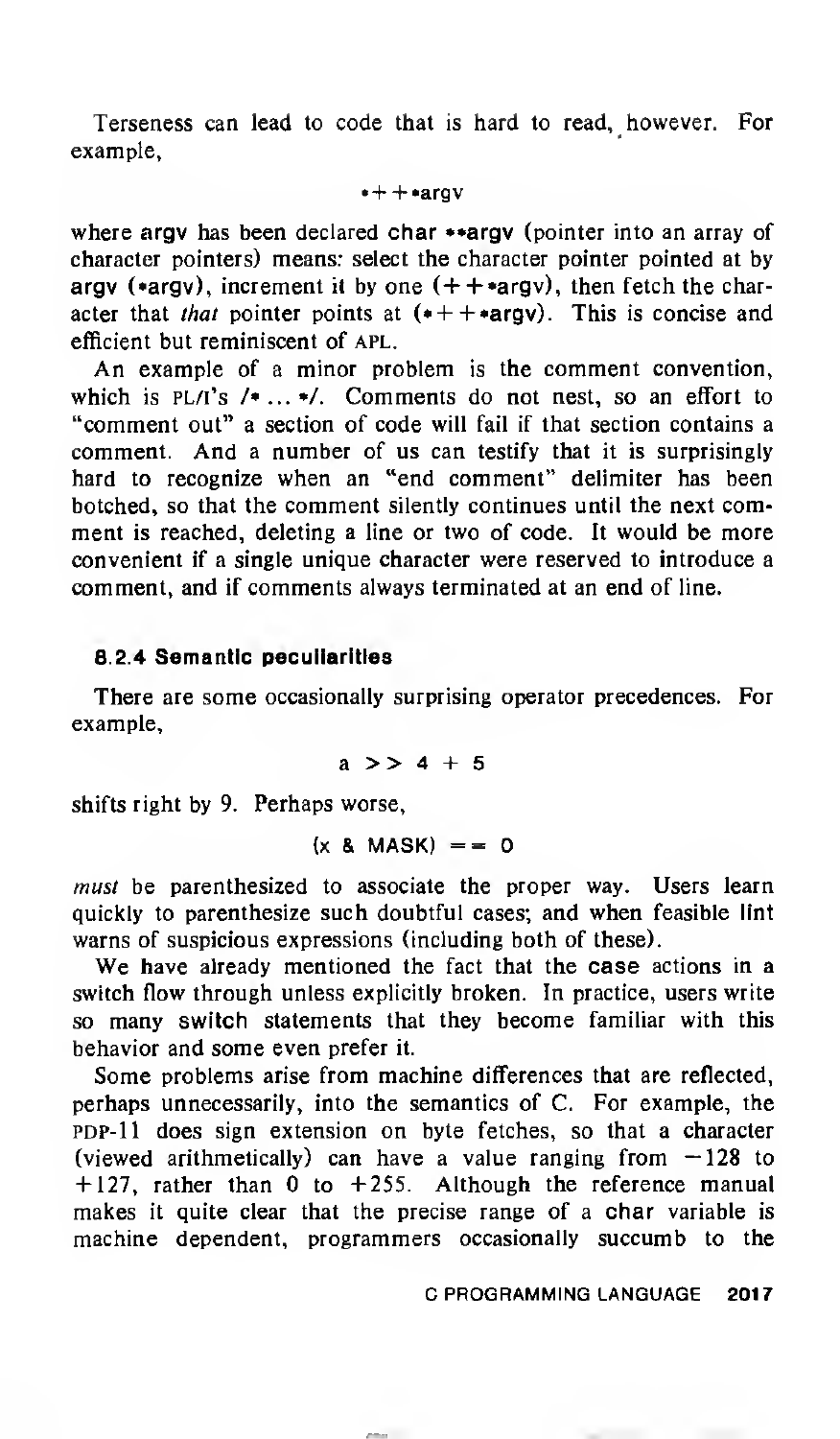temptation of using the full range that their local machine can represent, forgetting that their programs may not work on another machine. The fundamental problem, of course, is that C permits small numbers, as well as genuine characters, to be stored in char variables. This might not be necessary if, for example, the notion of subranges (mentioned above) were introduced into the language.

### 8.2.5 Miscellaneous

C was developed and is generally used in <sup>a</sup> highly responsive interactive environment, and accordingly the compiler provides few of the services usually associated with batch compilers. For example, it prepares no listing of the source program, no cross reference table, and no indication of the nature of the generated code. Such facilities are available, but they are separate programs, not parts of the compiler. Programmers used to batch environments may find it hard to live without giant listings; we would find it hard to use them.

### IX. CONCLUSIONS AND FUTURE DIRECTIONS

C has continued to develop in recent years, mostly by upwardly compatible extensions, occasionally by restrictions against manifestly nonportable or illegal programs that happened to be compiled into something useful. The most recent major changes were motivated by the extension of C to other machines, and the resulting emphasis on portability. The advent of union and of casts reflects a desire to be more precise about types when moving to other machines is in prospect. These changes have had relatively little effect on programmers who remained entirely on the UNIX system. Of more importance was a new library, which changed the use of a "portable" library from an option into an effective standard, while simultaneously increasing the efficiency of the library so that users would not object.

It is more difficult, of course, to speculate about the future. C is now encountering more and more foreign environments, and this is producing many demands for C to adapt itself to the hardware, and particularly to the operating systems, of other machines. Bit fields, for example, are a response to a request to describe externally imposed data layouts. Similarly, the procedures for external storage allocation and referencing have been made tighter to conform to requirements on other systems. Portability of the basic language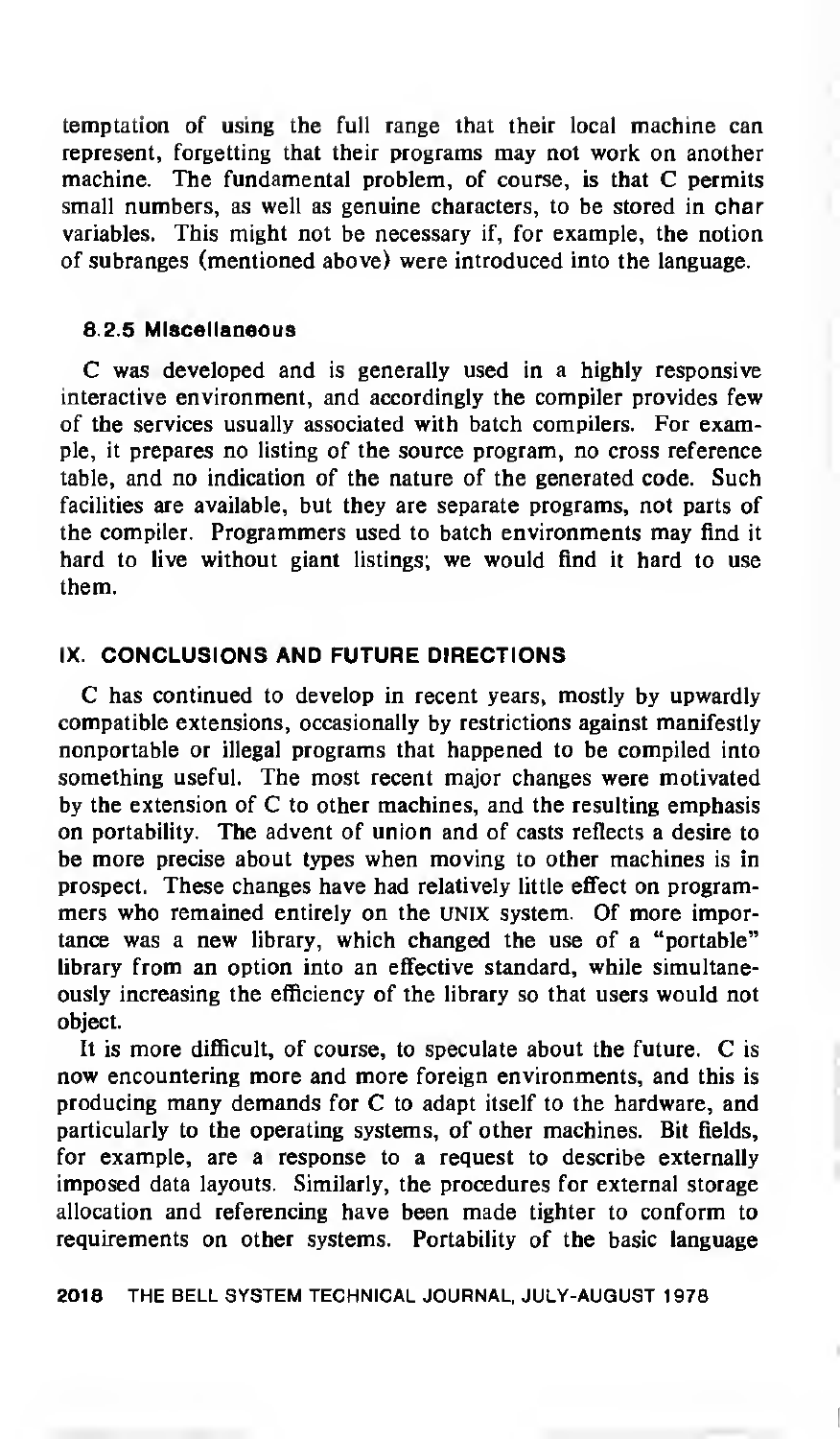seems well handled, but interactions with operating systems grow ever more complex. These lead to requests for more sophisticated data descriptions and initializations, and even for assembler windows. Further changes of this sort are likely.

What is not likely is a fundamental change in the level of the language. Realistically, the very acceptance of C has compelled changes to be made only most cautiously and compatibly. Should the pressure for improvements become too strong for the language to accommodate, C would probably have to be left as is, and <sup>a</sup> totally new language developed. We leave it to the reader to speculate on whether it should be called D or P.

### REFERENCES

- 1. B. W. Kernighan and D. M. Ritchie, The C Programming Language, Englewood
- Cliffs, N.J.: Prentice-Hall, 1978.<br>
2. M. Richards, "BCPL: A Tool for Compiler Writing and Systems Programming,"<br>
Proc. AFIPS SICC, 34 (1969), pp. 557-566.<br>
3. S. C. Johnson and B. W. Kernighan, "The Programming Language
- 
- 
- 533.